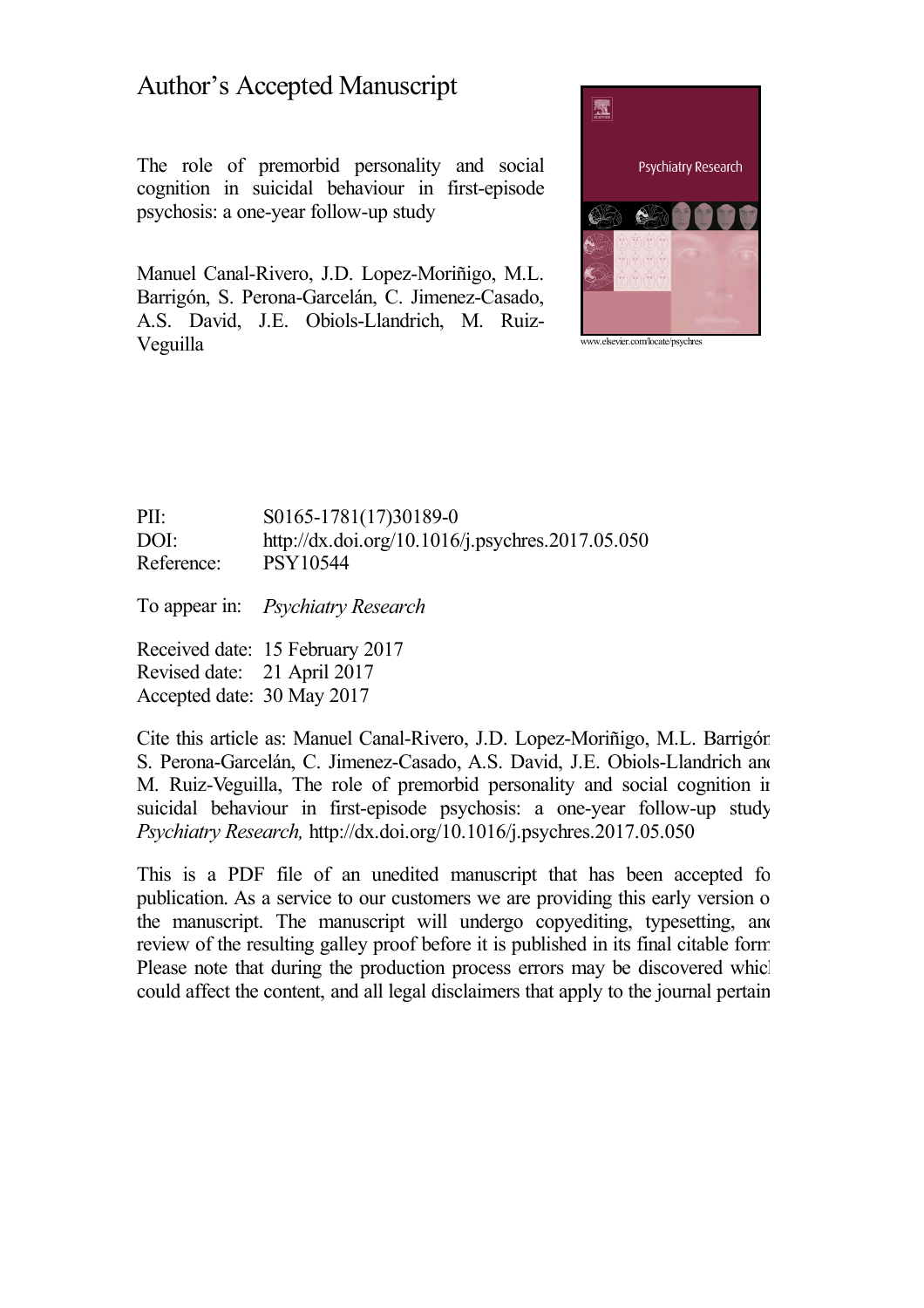# The role of premorbid personality and social cognition in suicidal

# behaviour in first-episode psychosis: a one-year follow-up study

Canal-Rivero, Manuel<sup>a,b,c.</sup>., Lopez-Moriñigo, J.D<sup>c</sup>., Barrigón, M.L<sup>d</sup>., Perona-Garcelán,  $S^{a,e}$ ., Jimenez-Casado, C<sup>a</sup>., David, A.S<sup>c</sup>., Obiols-Llandrich, J.E<sup>b\*</sup>., Ruiz-Veguilla, M<sup>f\*\*</sup>.

<sup>a</sup>Virgen del Rocío University Hospital, Seville, Spain.

CeP

b<sub>Department of Clinical and Health Psychology, Universitat Autònoma de Barcelona,</sub> Barcelona, Spain.

<sup>c</sup>Department of Psychosis Studies, Institute of Psychiatry, Psychology and Neuroscience, King's College London, London, UK.

<sup>d</sup>Department of Psychiatry, Hospital Fundación Jiménez Díaz and IIS Fundación Jiménez Díaz, Madrid, Spain. Universidad Autónoma de Madrid, Madrid, Spain.

<sup>e</sup>Department of Personality, Evaluation and Psychological Treatment, University of Seville, Seville, Spain.

<sup>f</sup>Grupo Neurodesarrollo y Psicosis Instituto de Biomedicina de Sevilla (IBIS), Hospital Universitario Virgen del Rocío/CSIC/Universidad de Sevilla UGC Salud Mental HVR.

\*Co-corresponding author \*\*Corresponding author

# **Abstract**

# *Background:*

High suicide attempt (SA) rates have been reported in first-episode psychosis (FEP) patients, particularly during the first year after the illness onset. Despite previous studies establishing several risk factors for suicidal behaviour in FEP, premorbid personality and social cognition have not been sufficiently investigated to date.

*Objective:*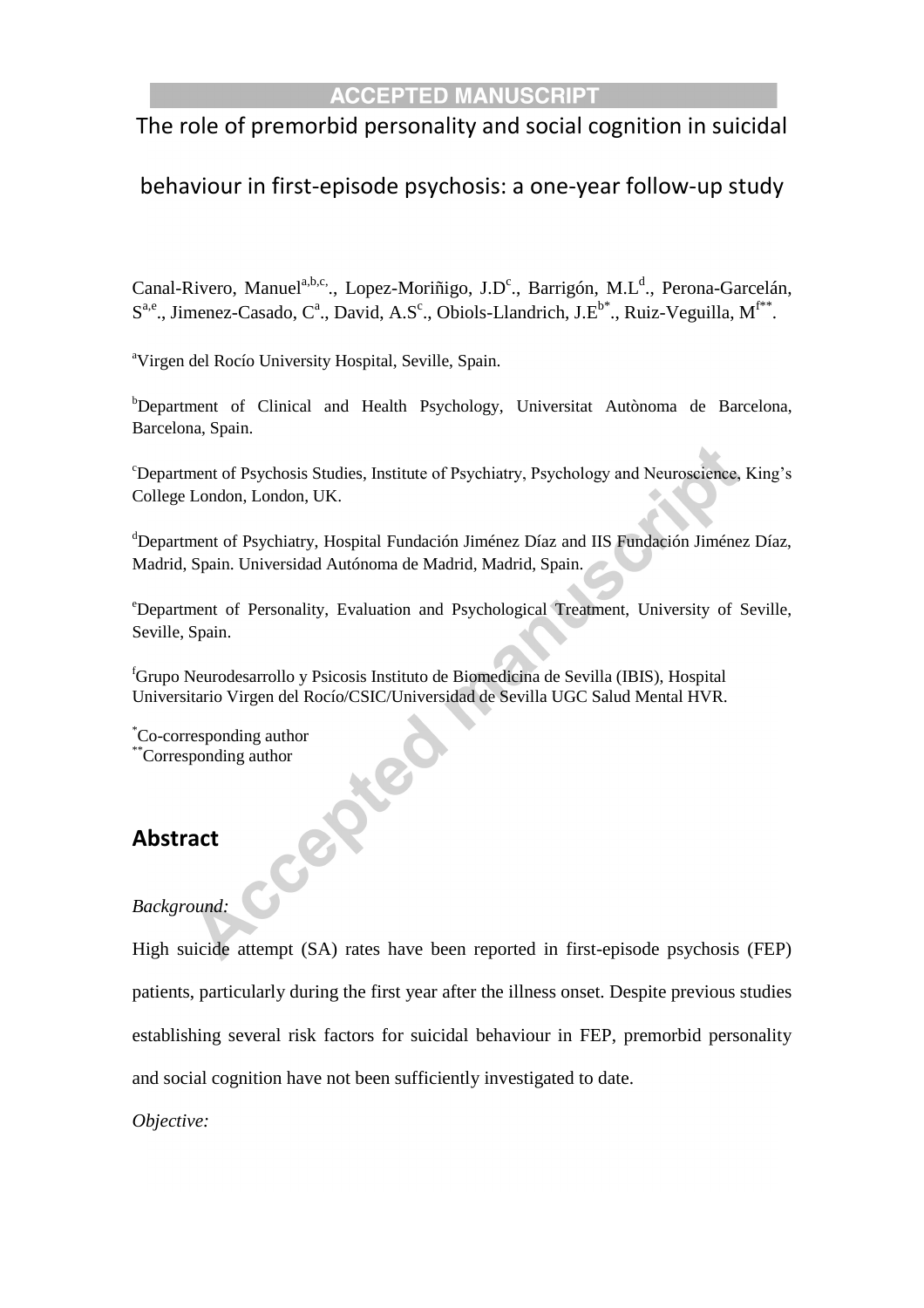To test whether personality traits and social cognition are associated with SAs in FEP over a 12-month follow-up.

#### *Method:*

Sixty-five FEP patients were evaluated at first contact with mental health services. The presence of SAs was recorded at six and twelve months after first presentation. Bivariate and multivariate analyses explored the influence of a range of sociodemographic and clinical variables, including premorbid personality and social cognition-related Theory of Mind (ToM) measures, on SAs.

#### *Results:*

SAs were associated with greater severity of symptoms at first hospitalization with psychotic symptoms  $(OR=2.18, 95\% \text{ CI} = 1.25-3.82)$ , schizoid personality traits (OR=1.62, 95% CI=1.02-2.57) and impairment in a first-order false belief task  $(OR=4.26, 95\% CI=1.05-17.31)$  in the multivariate models.

#### *Conclusions:*

Symptom severity at illness onset, premorbid schizoid personality traits and ToM impairment emerged as predictors of SA in this FEP sample, which, if replicated, may be useful in identifying high-risk groups and implementing more targeted suicide prevention programs in FEP.

*Keywords:* Suicide attempts, first episode psychosis, theory of mind, social cognition, personality traits, severity of symptoms.

# **1. Introduction**

The risk of suicide in first-episode psychosis (FEP) patients has been estimated to be 12 times higher than in the general population (Dutta et al., 2010), and the rate of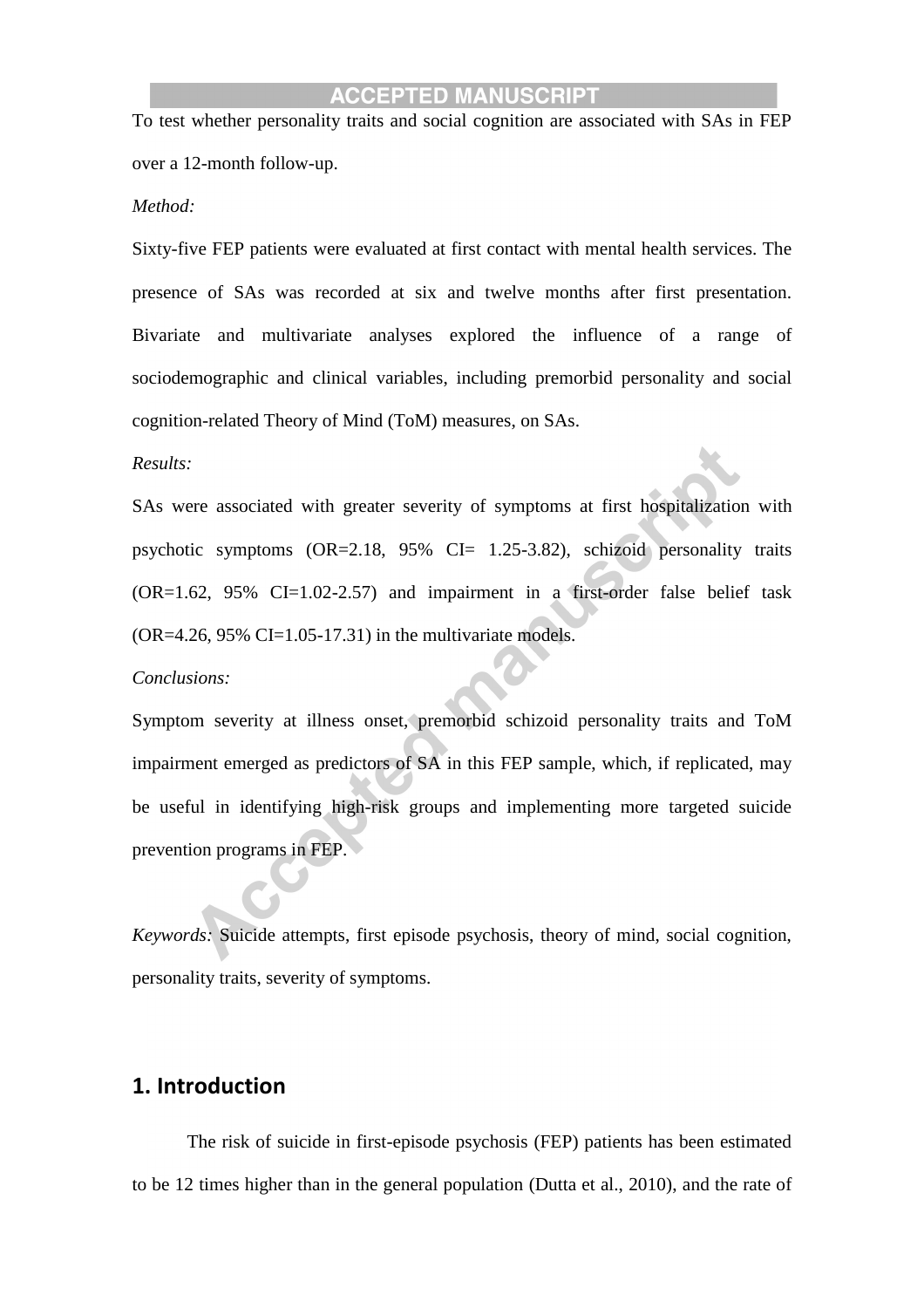FEP patients with suicidal ideation has been reported to be from 21% to 50% (Bertelsen et al., 2007; Petersen et al., 2005). The highest risk period of suicidal behaviour is the first year after illness onset (Dutta et al., 2011), particularly the immediate period shortly before and after hospitalization (Ayesa-arriola et al., 2015) Moreover, over 40% of FEP patients will make a suicide attempt (SA) during their lifetime (Harkavy-Friedman, 2006).

A recent meta-analysis found the following risk factors to be associated with deliberate self-harm after FEP: history of deliberate self-harm, expressed suicidal ideation, greater insight, alcohol abuse, substance use, younger age at illness onset, younger age at first treatment, depressed mood and the duration of untreated psychosis (DUP) (Challis et al., 2013). However, other factors such as personality traits (Albayrak et al., 2012), prefrontal cortex dysfunction (Minzenberg et al., 2014), history of sexual abuse (Robinson et al., 2009) and deficits in Theory of Mind (ToM) (Duñó et al., 2009) have also been related to suicidal behaviour in patients diagnosed with schizophrenia.

Premorbid personality traits play a role in the aetiology, course and outcome of psychotic disorders (Hulbert et al., 1996). In addition, personality traits such as fearfulness, social inhibition, shyness, immaturity (Albayrak et al., 2012), impulsivity, aggression (Iancu et al., 2010), vulnerability and lack of coping strategies (Canal-Rivero et al., 2016) and schizotypal characteristics (Teraishi et al., 2014) have been specifically linked with suicidal behaviours in psychotic patients.

Social cognition refers to processes involved in thinking about social interaction, such as understanding, recognizing, processing and using the social stimuli in one's environment (Adolphs, 2009). Perspective taking and ToM reasoning comprise one of the sub-domains of social cognition and include the ability to correctly attribute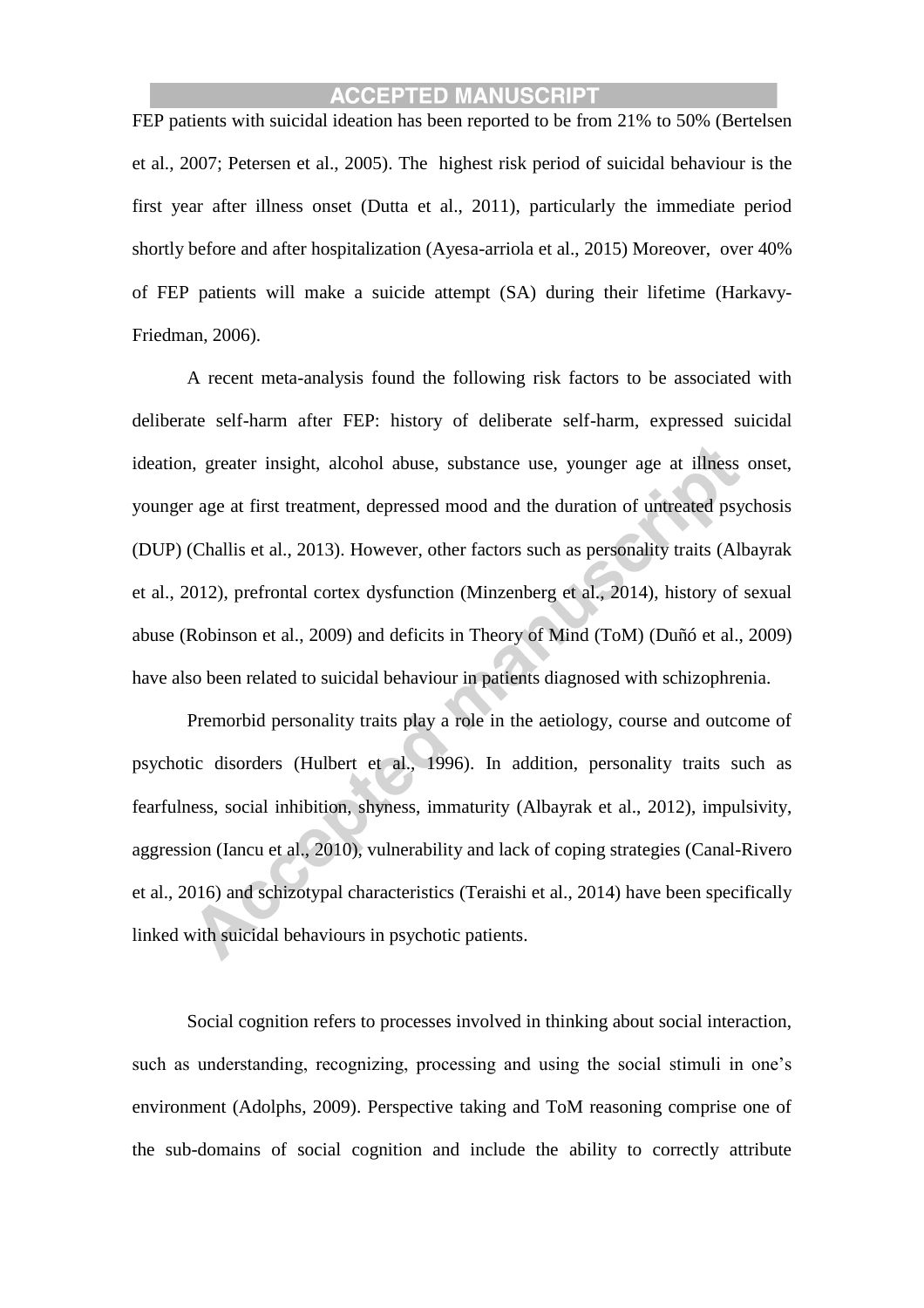feelings, knowledge, intentions and goals to other people (Frith, 2004). Some authors have proposed that ToM deficits could be a schizophrenia vulnerability marker (Sprong et al., 2007) from FEP (Bora and Pantelis, 2013). Perspective taking handicaps have been associated with negative and positive symptoms (Ventura et al., 2015), disorganisation (Vohs et al., 2014), worse psychosocial functioning (Stouten et al., 2014) and lack of insight (Konstantakopoulos et al., 2014). Previous work has also shown significant relationships between ToM deficits and suicidal behaviour in patients with schizophrenia (Duñó et al., 2009).

This study aimed to examine the relationship between baseline factors such as personality traits, ToM and SAs occurred during the first year after FEP, whilst adjusting the analyses for a set of baseline sociodemographic and clinical variables. Based on previous publications cited above we hypothesized that personality traits such as social inhibition, shyness, impulsivity, aggression, vulnerability and lack of coping mechanisms (Albayrak et al., 2012; Canal-Rivero et al., 2016; Iancu et al., 2010), i.e. schizoid, sociopathic and passive-dependant personality clusters, as well as ToM deficits (Duñó et al., 2009) will be associated with an increased risk of SAs.

# **2. Materials and methods**

# **2.1. Participants**

"Sixty-five patients hospitalized from 2003 to 2005 with a first episode of nonorganic psychosis were recruited from the Acute Psychiatry Unit of San Cecilio University Hospital Public Mental Health Services Network (Granada, Spain). San Cecilio University Hospital is a general hospital in the metropolitan area of Granada, which provides publicly-funded medical care to a population of 131.251 people.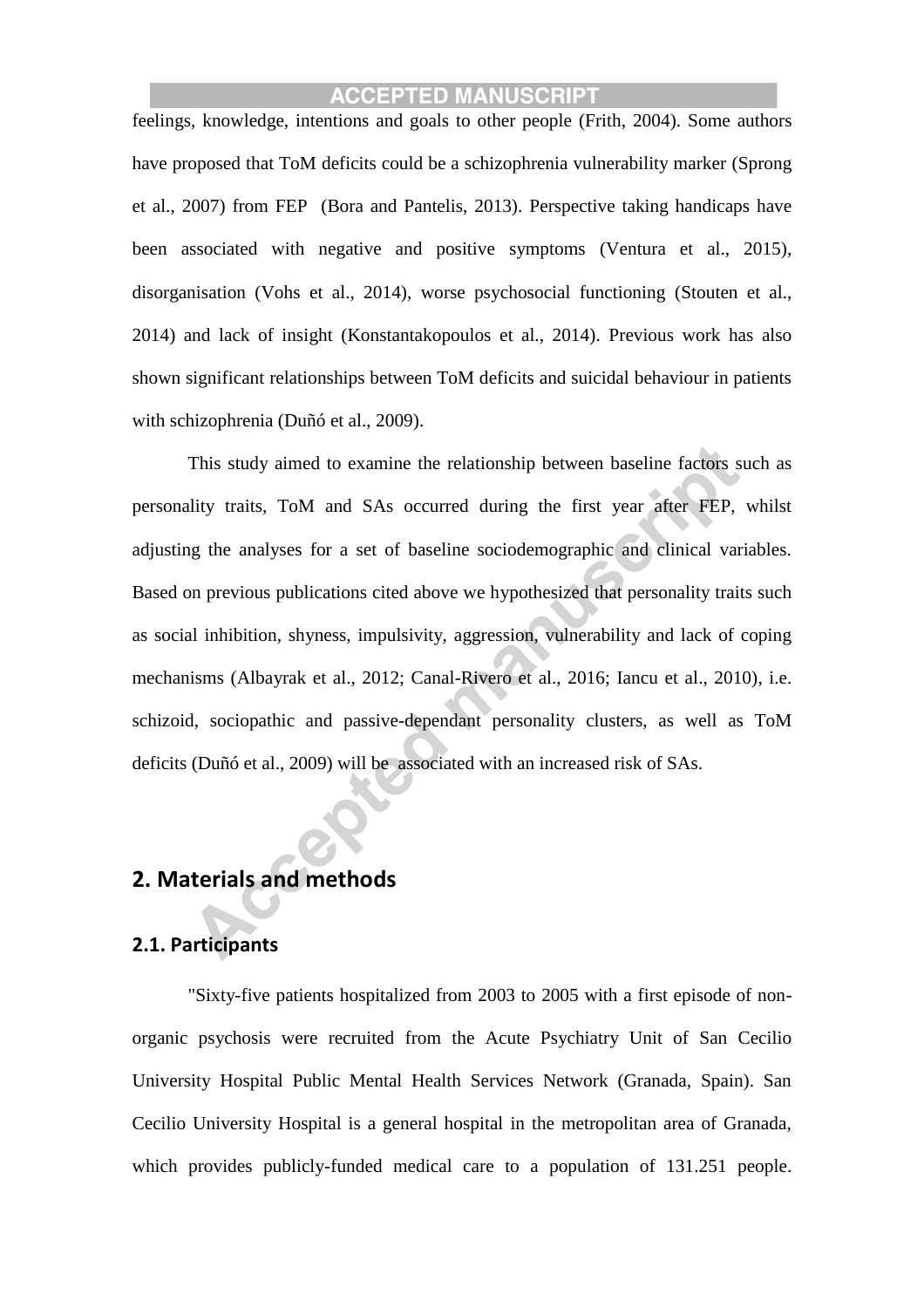Inclusion criteria were: 1) at least one of the following symptoms: hallucinations, delusions, disorganized speech, catatonia or disorganized behaviour and negative symptoms: and 2) it was their first contact with mental health services for psychotic symptoms. Exclusion criteria were: 1) previous diagnosis of neurological disease or 2) a history of head trauma with loss of consciousness for  $> 1$  hour. All patients, from 14 to 54 years of age with a first episode of functional psychotic disorder were recruited for this study using a consecutive sampling technique. In particular, all patients were initially screened for the presence of psychotic symptoms by an experienced psychiatrist (MRV) and were subsequently diagnosed using the Structured Clinical Interview for DSM-IV Axis I Disorders (SCID-I) (First et al., 1997) with "affective (all manic episodes with psychotic symptoms) and non-affective" psychosis according to the DSM-IV (295-298 psychosis codes)". The first contact with our mental health service due to FEP was confirmed with an interview with family and patients. This clinical interview enquires about the date of the first contact with general and mental health practitioners for psychotic symptoms [21]. Patients who met the above selection criteria and were invited to participate in the study and given. Participants were information on the study protocol. Those who agreed to take part gave written informed consent and the research protocol was approved by San Cecilio´s University Hospital Research Ethics Committee."

#### **2.2. Assessments**

All baseline data were collected at first contact with mental health services by psychotic symptoms. At 6 and 12 moths after the first contact with metal health system by psychotic symptoms the presence of suicidal behaviour was re-assessed. Sociodemographic variables such as gender, age and education were recorded using a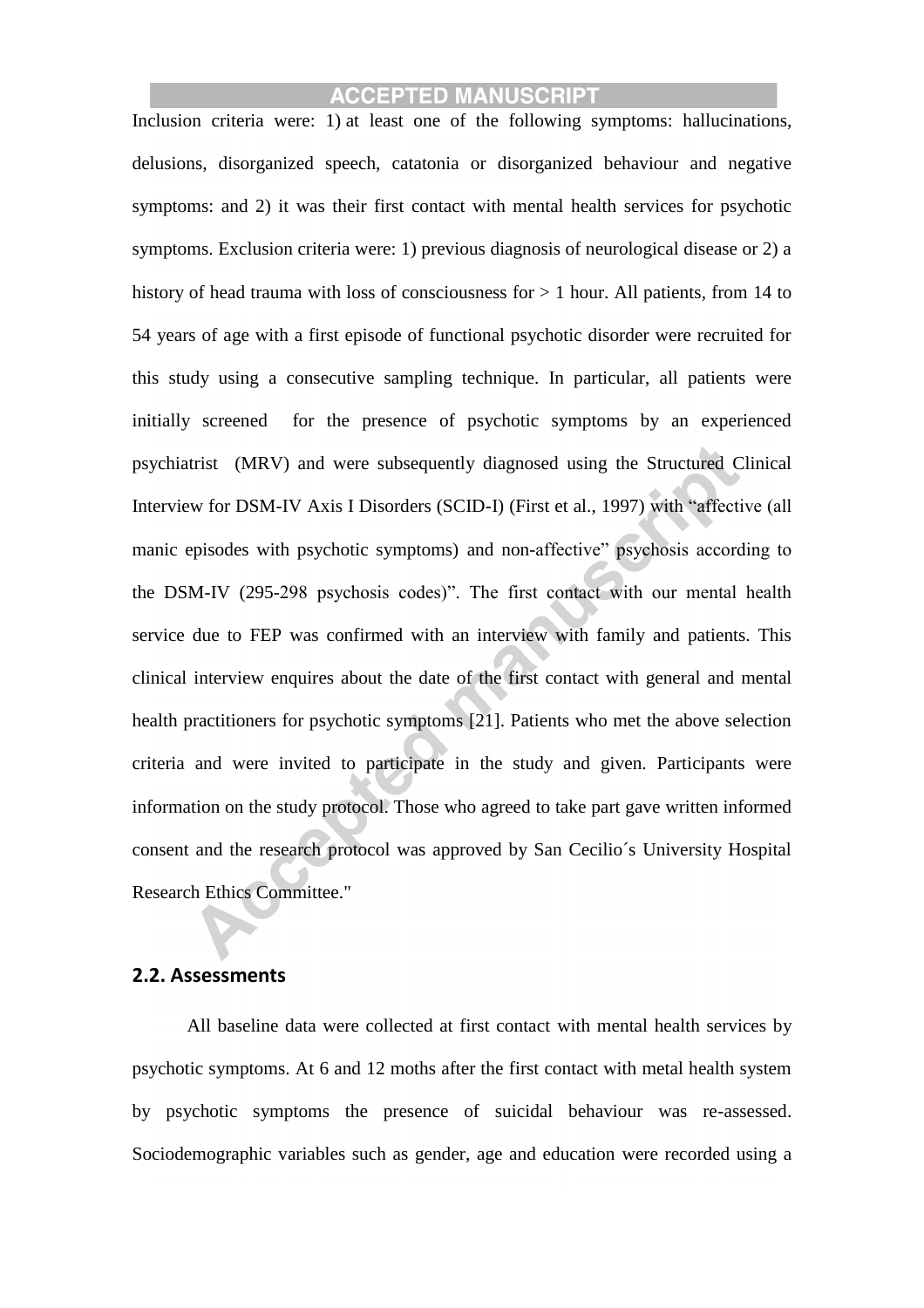proforma. All sociodemographic, psychopathological and clinical assessments were carried out when patients had achieved stability except the Positive and Negative Syndrome Scale (PANSS) which was used as soon as possible after first presentation with psychotic symptoms.

#### **2.2.1. Structured Clinical Interview for DSM-IV Axis I Disorders**

The SCID-I was used for the screening of psychotic symptoms and to establish formal diagnoses of psychotic disorders as appropriate (First et al., 1997).

#### **2.2.2. Duration of Untreated Psychosis (DUP)**

DUP was defined as the period of time in days from the first psychotic symptom to the start of antipsychotic treatment. DUP was assessed systematically in order to avoid a number of limitations (Norman and Malla, 2001). The date of psychosis onset was ascertained from information gathered from the patient, family interviews and clinical records. Psychosis onset was defined as the presence for 1 week or more of one of the following psychotic symptoms: delusions, hallucinations, thought disorder, marked psychomotor disorder, and bizarre, grossly inappropriate and/or disorganized behaviour with a marked deterioration in function. DUP therefore ended when treatment started, and treatment onset was operationally defined as the date on which antipsychotic medication was administered for the first time with the aim of treating psychotic symptoms (Ruiz-Veguilla et al., 2012).

## **2.2.3. Depressive episode prior to first episode psychosis**

The Schedules for Clinical Assessment in Neuropsychiatry (SCAN) (Wing et al., 1990) enable the interviewer to accurately date symptoms and chart previous episodes of mental illness. The presence of a depressive episode was specifically evaluated for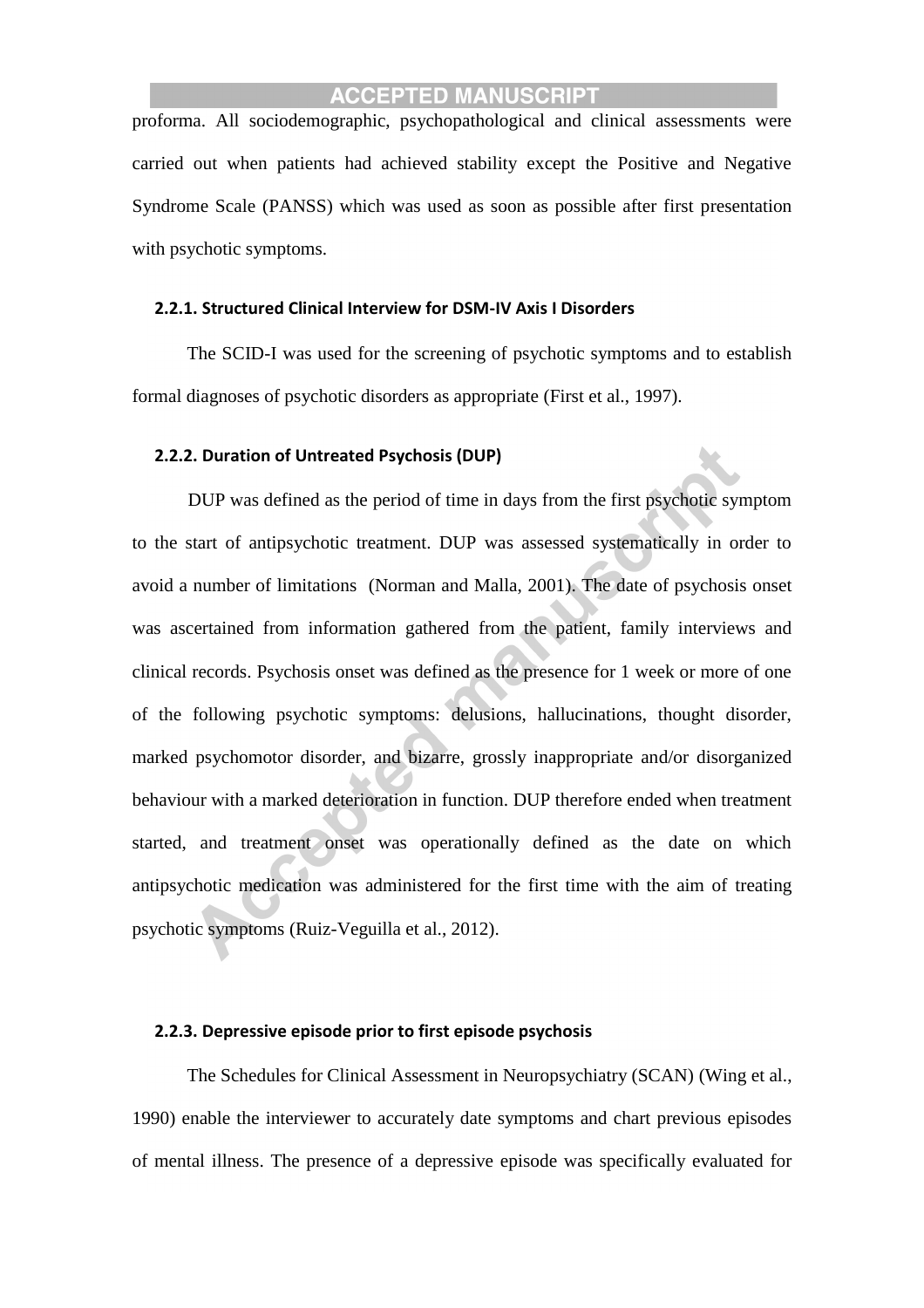the 6-month period preceding first contact with mental health system by the presence of psychotic symptoms used sections 6, 7 and 8 of the SCAN (absent/presente).

#### **2.2.4. Positive and Negative Syndrome Scale**

The Positive and Negative Syndrome Scale (PANSS) (Kay et al., 1989; Peralta, 1994) is a 30-item scale designed to measure positive (Items P1 to P7) and negative (Items N1 to N7) symptoms in schizophrenic patients, as well as general psychopathology (Items G1 to G16). The five-factor model proposed by Wallwork was used to measure five psychopathological dimensions: positive (Items P1, P3, P5, G9), negative (Items N1, N2, N3, N4, N6, G7), disorganisation (Items P2, N5, G11), mania (Items P4, P7, G8, G14) and depression (Items G2, G3, G6) (Wallwork et al., 2012).

#### **2.2.5. Severity of symptoms**

Severity of symptoms was evaluated to indicate the symptomatic level of the patients during most of the time of the hospitalization. Usual symptom severity assessed using an amended version of the WHO Life Chart Schedule (WHO, 1992) and rated according to a Likert rating scale:  $3$ =severe,  $2$ = moderate,  $1$ =mild and  $0$ = recovered (Van Os et al., 1999).

### **2.2.6. Insight**

The Scale of Unawareness of Mental Disorder (SUMD) (Amador et al., 1994, 1993) was used to evaluate insight, particularly the first three items: 1) awareness of mental disorder 2) awareness of the effects of medication and 3) awareness of the social consequences of the disorder. Poor insight was defined as SUMD scores of 5, somewhat aware/unaware as SUMD scores of 2 to 4 and good insight as SUMD scores of 1.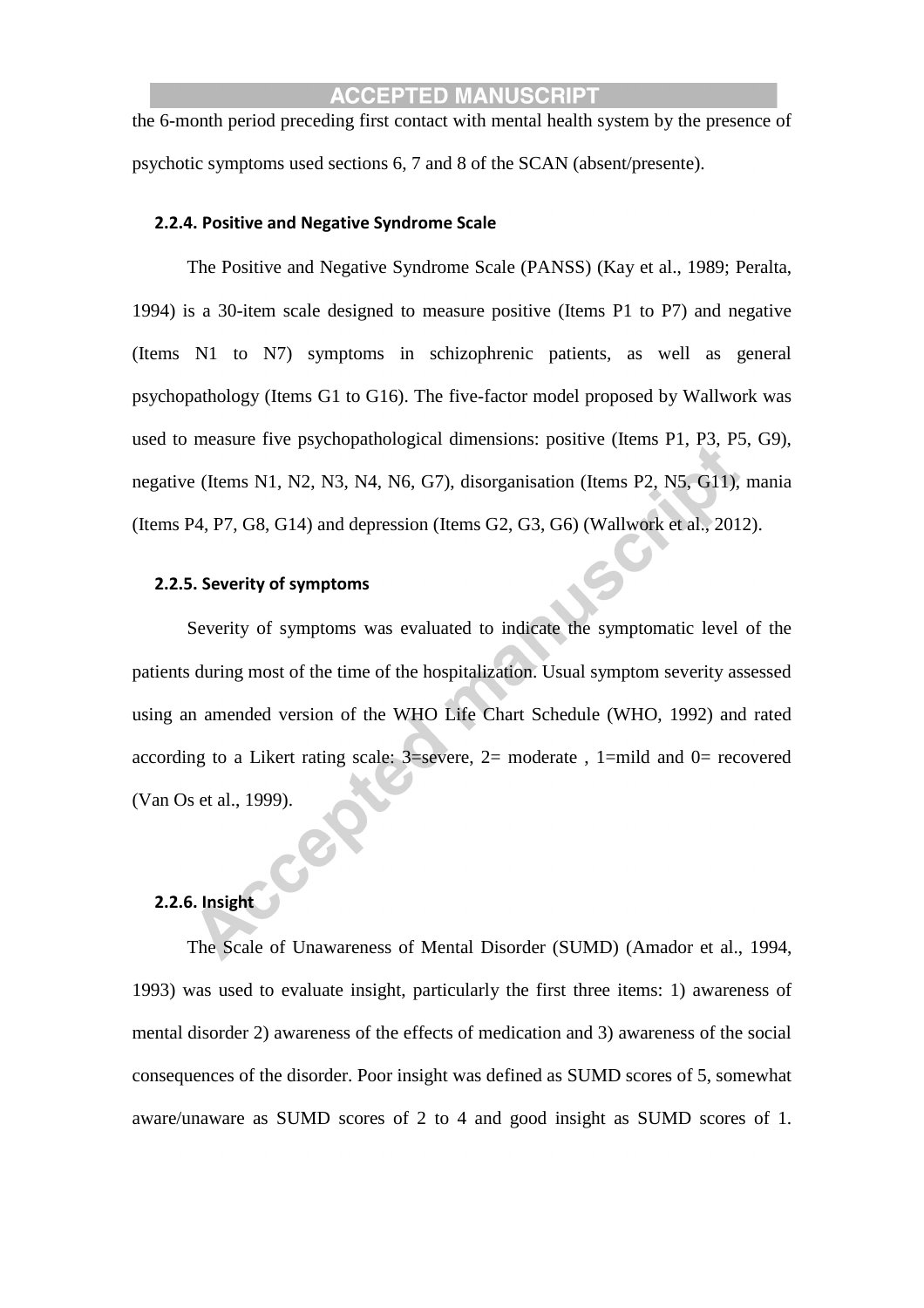Patients were classified in three groups (aware, partially unaware and unaware), in keeping with previous reports (Lysaker et al., 2003).

#### **2.2.7. Personality**

Personality traits were measured using the Personality Assessment Schedule (PAS) (Tyrer and Alexander., 1988; Cuesta et al., 2002), which assesses 24 personality traits on a 9-point scale of severity. This scale was modified in keeping with a previous study (Campos et al., 2011) to provide five personality clusters: schizoid, sociopathic, passive-dependent, anancastic and schizotypy using a standard formula (Campos et al., 2011). The items in the schizoid dimension were introspection, shyness, and aloofness. Sociopathic dimension items were irritability, impulsivity, aggression, callousness, and irresponsibility. Passive-dependent dimension included anxiety, vulnerability, childishness, lack of resources, and dependence. Sensitivity, conscientiousness, rigidity, and hypochondria were the items in the anancastic dimension and suspiciousness and eccentricity were the items in the schizotypy dimension. Scores for each personality dimension were created by summing the item and dividing the sum by the number of items in each cluster.

### **2.2.8. Substances urine analysis**

Urine toxicology screening, particularly the enzyme-multiplied immunoassay technique (EMIT), a form of enzyme immunoassay analysis, was used to detect the presence of illicit substances.

#### **2.2.9. Alcohol consumption**

Alcohol use was evaluated with questions from the Systematic Interview of Alcohol Consumption (Gual et al., 2001) and grams of alcohol consumed per day were registered. The period evaluated was the month prior to the study inception.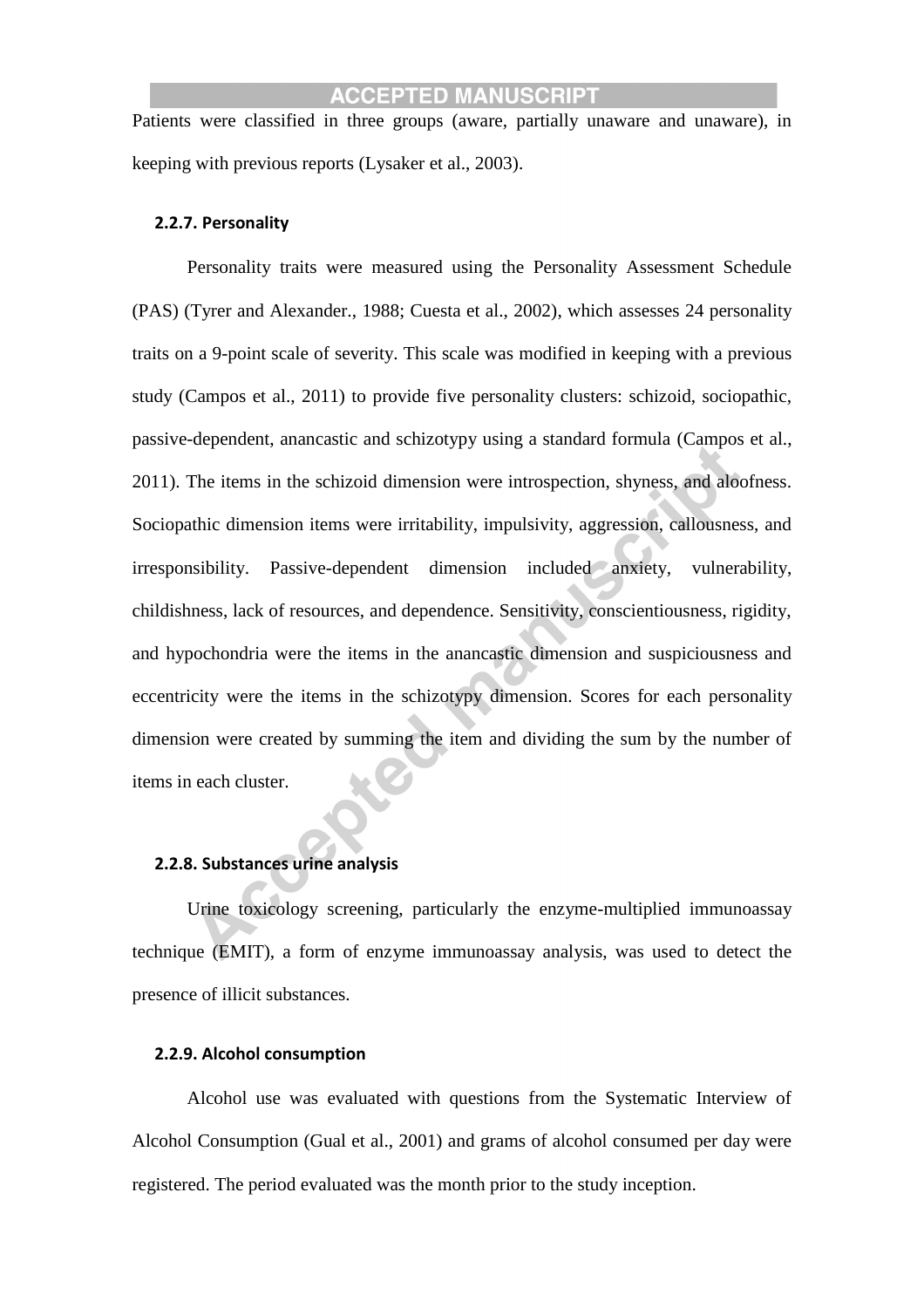#### **2.2.10. Theory of mind measures**

#### *2.2.10.1. False-belief task*

Theory of Mind (ToM) was evaluated using two false-belief tasks. Two stories were read out individually to participants to examine their understanding, including first- and second-order false beliefs. The first-order false belief was evaluated using the "Cigarette Story" and the second-order false belief was measured using "The Burglar Story" (Frith and Corcoran, 1996). The first-order false belief task requires an inference about a false belief about the state of the world, while the second-order false belief task involves the ability to discriminate a false belief about another's belief (Stratta et al., 2007).

Participants were asked two questions. The first question was usually responded on the basis of the mental state of one of the characters (ToM question) and concerned that character´s false belief about the situation. The second question (control question) reflected the subject´s understanding of the stories. Scoring for all questions was 0 for a correct answer and 1 for a wrong or incomplete answer based on a previous report (Mazza et al., 2001)."

#### *2.2.10.2. Hinting task*

The Hinting Task (Corcoran et al., 1995; Lahera et al., 2013) is composed of 10 brief stories, which were read out to participants. In all the stories, there were two people and one of them drops a fairly clear hint. The task evaluated the ability to infer the real intentions behind indirect speech. If participants answered the question correctly at first attempt, they received 2 points; if they did not, further information was provided to make the hint clearer. If then the subject responded the question correctly, 1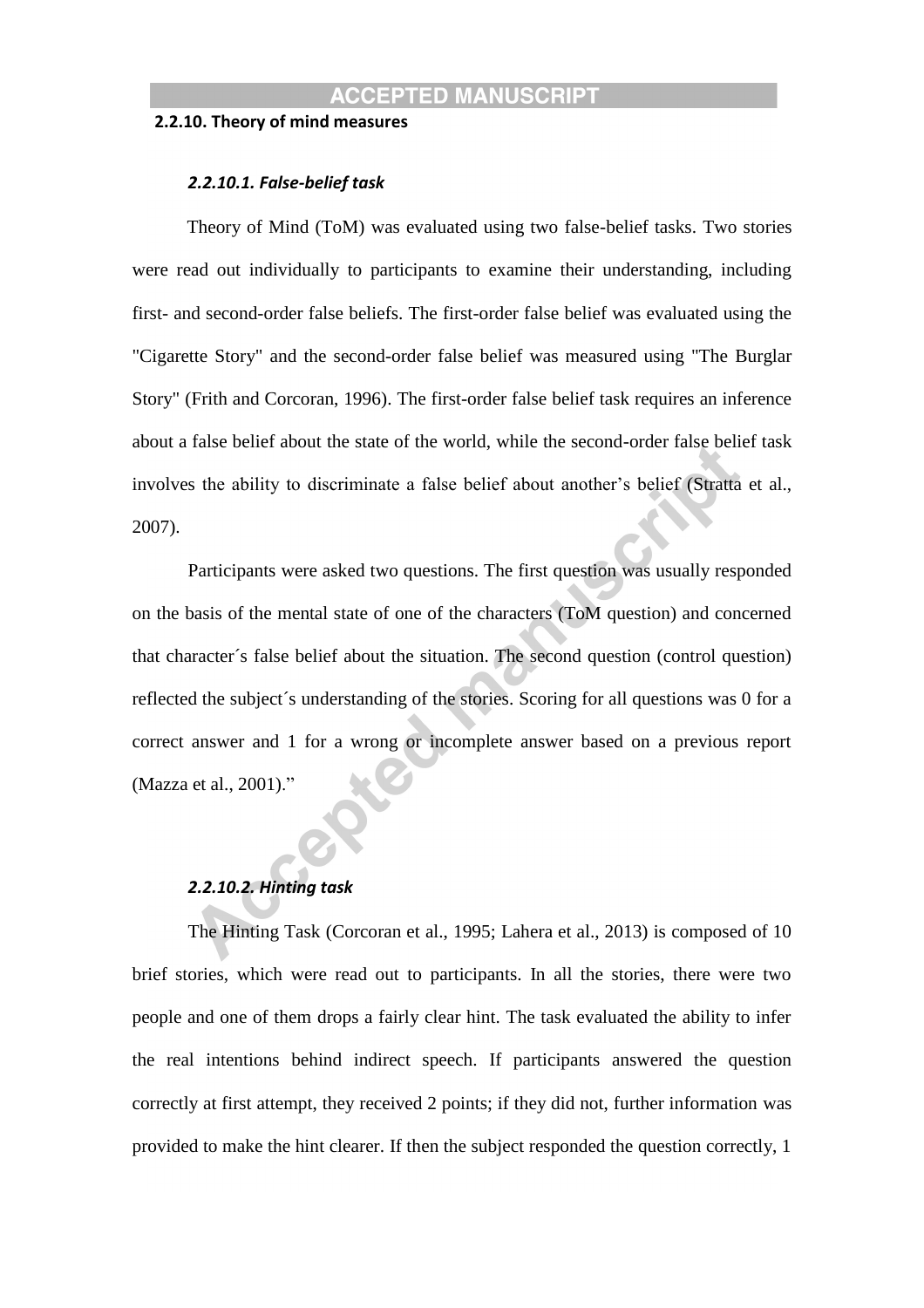point was given. An incorrect response was scored 0. Of the original 10 stories, four of them were used to shorten the assessment duration (Janssen et al., 2003). Since the scores distributions were highly skewed, the variable was dichotomized (Janssen et al., 2003). Thus, a final score of 0 indicated good performance and those with any deficits scored 1. The short version of the Hinting task was validated in a Spanish population demonstrating good psychometric properties (Gil et al., 2012).

#### **2.2.11. Suicide attempts**

SAs were recorded: i) At baseline (suicidal history), ii) at 6 months and iii) at 12 months. Information on SAs was available for the 65 participants, none of whom was lost to follow-up.

SAs were recorded using the SCAN (Vazquez-Barquero et al., 1994; Wing et al., 1990), which includes the following question about attempted suicide: 'Have you thought about harming yourself or even attempted suicide during (period)? What happened?'. The question was answered by the participants and the responses were classified into four categories: 0) Absent, 1) Deliberately considered suicide or selfinjury (intrusive thoughts) but made no attempt, 2) Injured self or made an attempt but without serious harm, 3) As 2 but with serious self-harm. SA was dichotomized as absent/present defined as scores of 2 or 3. These questions contained in SCAN capture the recommendations made by Silverman et al (Silverman et al., 2007a, 2007b) insofar as they appear to be specific, selective and sensitive to clarify what is meant by suicide attempt. The first question answered to what the above-cited authors called a type I suicide attempt while the third question captures what these authors called suicide attempt type 2 (Silverman et al., 2007b).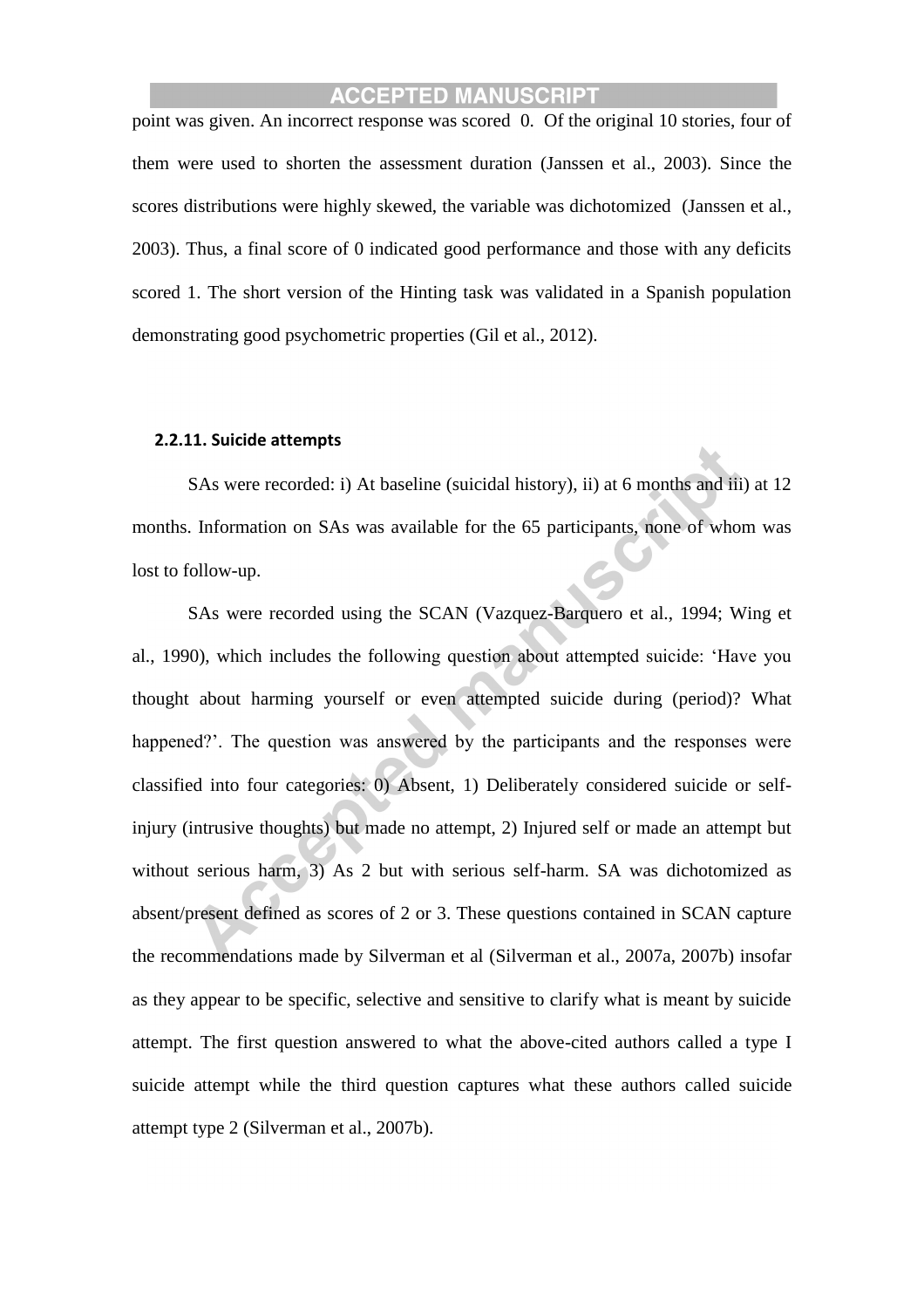#### **2.3. Statistical analyses**

Statistical analyses were conducted using the Statistical Package for the Social Science (SPSS), version 23 (IBM Corp. Released, 2015). DUP was normalized (logtransformed) because its distribution was skewed.

Mann-Whitney U tests and chi-square were used in the bivariate to analyse differences in sociodemographic and clinical variables as appropriate.

Binary logistic regression analyses were built to test the real influence of the independent variables (baseline demographics, clinical variables, psychopathology, ToM), while considering inter-relationships, on the occurrence of SAs (dichotomous outcome variable, i.e. absent/present). The method used was backward stepwise selection (backward elimination conditional). Removal of the variables included in the analysis was based on the probability of the likelihood-ratio statistic based on conditional parameter estimates. The significant variables ( $p \le 0.05$ ) in the bivariate analyses were added to the binary logistic regression model. All tests were two-tailed and a significance level was set at 5%.

# **3. Results**

# **3.1. Sample characteristics**

CeP

The sample was formed of 65 Caucasian patients (Spanish nationality) suffering from a first episode of psychosis  $(21 \text{ women}, 44 \text{ men})$  aged  $14-54$   $(26.2\pm9.5 \text{ years})$ ; nine (13.8%) were diagnosed with affective psychosis (296.44 Bipolar Disorder, most recent episode manic, severe with psychotic features, 9 (13.8%)), while 56 (86.2%) were diagnosed with non-affective psychosis (295.90 Schizophrenia, 46 (70.8%);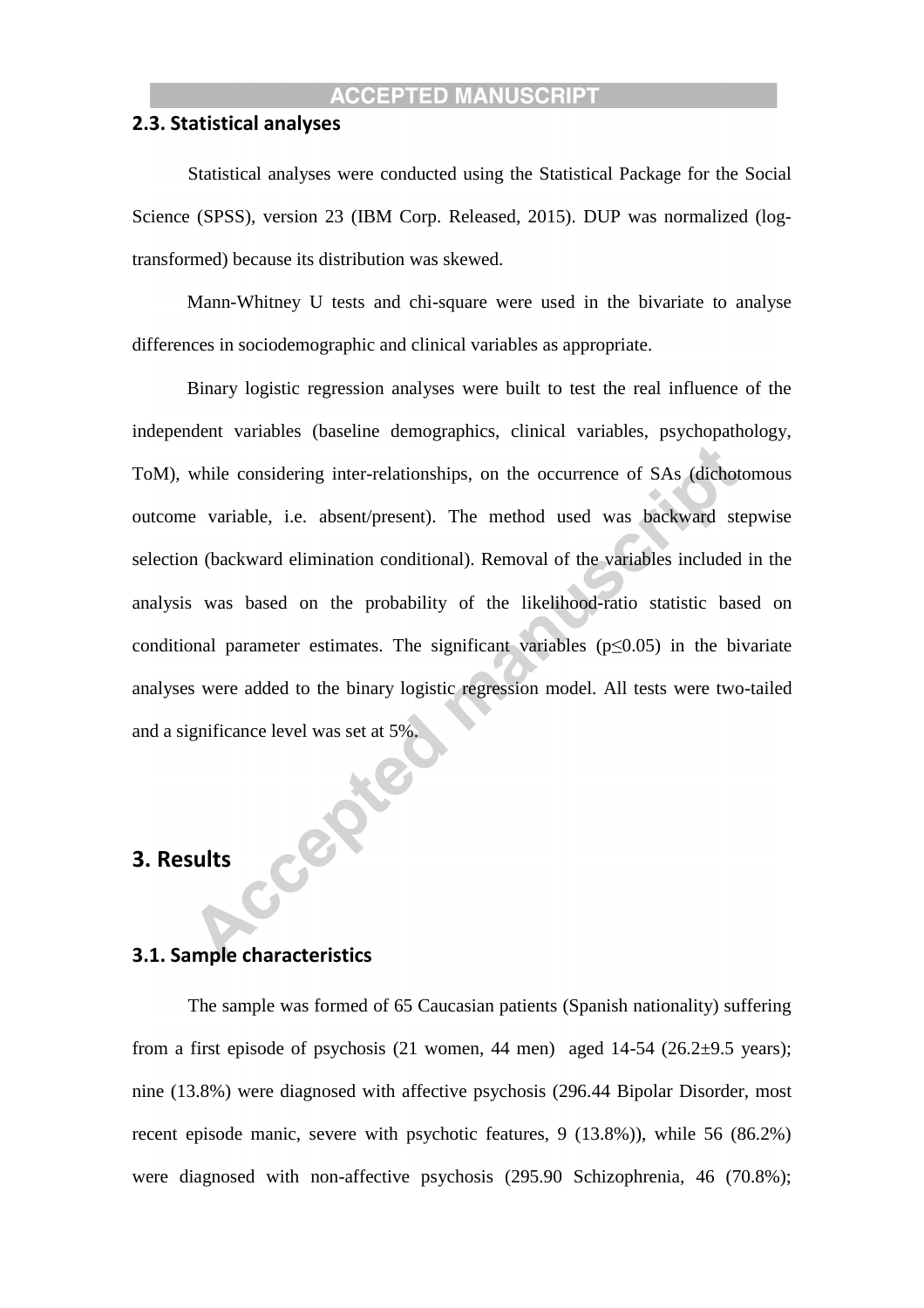295.40 Schizophreniform disorder, 6 (9.2%); 298.8 Brief Psychotic Disorder, 3 (4.6%) and 297.1 Delusional disorder, 1 (1.5%)). A total of 20 subjects (30.8%) made at least one SA over the 12-month follow-up. None of the participants died by suicide during the follow-up period. The demographic and baseline clinical characteristics of the study sample are presented in Table 1.

#### **3.2. Bivariate analyses**

At baseline, suicide attempters showed significantly more severe symptoms over hospitalization period  $(1.55 \pm 1.19 \text{ vs. } 0.53 \pm 0.97; U = 242.50, p = 0.01)$  and higher scores on schizoid  $(2.38\pm1.73 \text{ vs. } 1.22\pm1.32; \text{ U}=271.50, \text{ p}=0.01)$  and sociopathic  $(2.31\pm1.48)$ vs.  $1.51\pm1.08$ ; U=302.50, p= 0.04) personality dimensions than non-suicide attempters. Significant differences were also found between suicide attempters and non-suicide attempters in the first ( $X^2$ =3.95, df=1, p=0.04) and second-order false belief ( $X^2$ =6.27,  $df=1$ ,  $p=0.01$ ) tasks. There were no significant differences between-groups in previous suicide attempts  $(X^2=0.26, df=1, p=0.87)$ . No significant relationships were found between unawareness of mental disorder  $(1.50\pm0.69 \text{ vs. } 1.33\pm0.71; \text{ U}=390, \text{ p}=0.35)$ , presence of substances in urine analyses  $(X^2=0.65, df=1, p=0.42)$ , DUP  $(0.05\pm0.82 \text{ vs. -}1)$ 0.02 $\pm$ 1.07; U=299.00, p=0.87), age (26.90 $\pm$ 9.05 vs. 26.90 $\pm$ 10.75; U=427.00, p=0.74) and SA after FEP. There was no significant increase in SAs with alcohol consumed per day or depressed mood, although there was a trend showing a link between lower mood and increased risk of SA. See Table 1.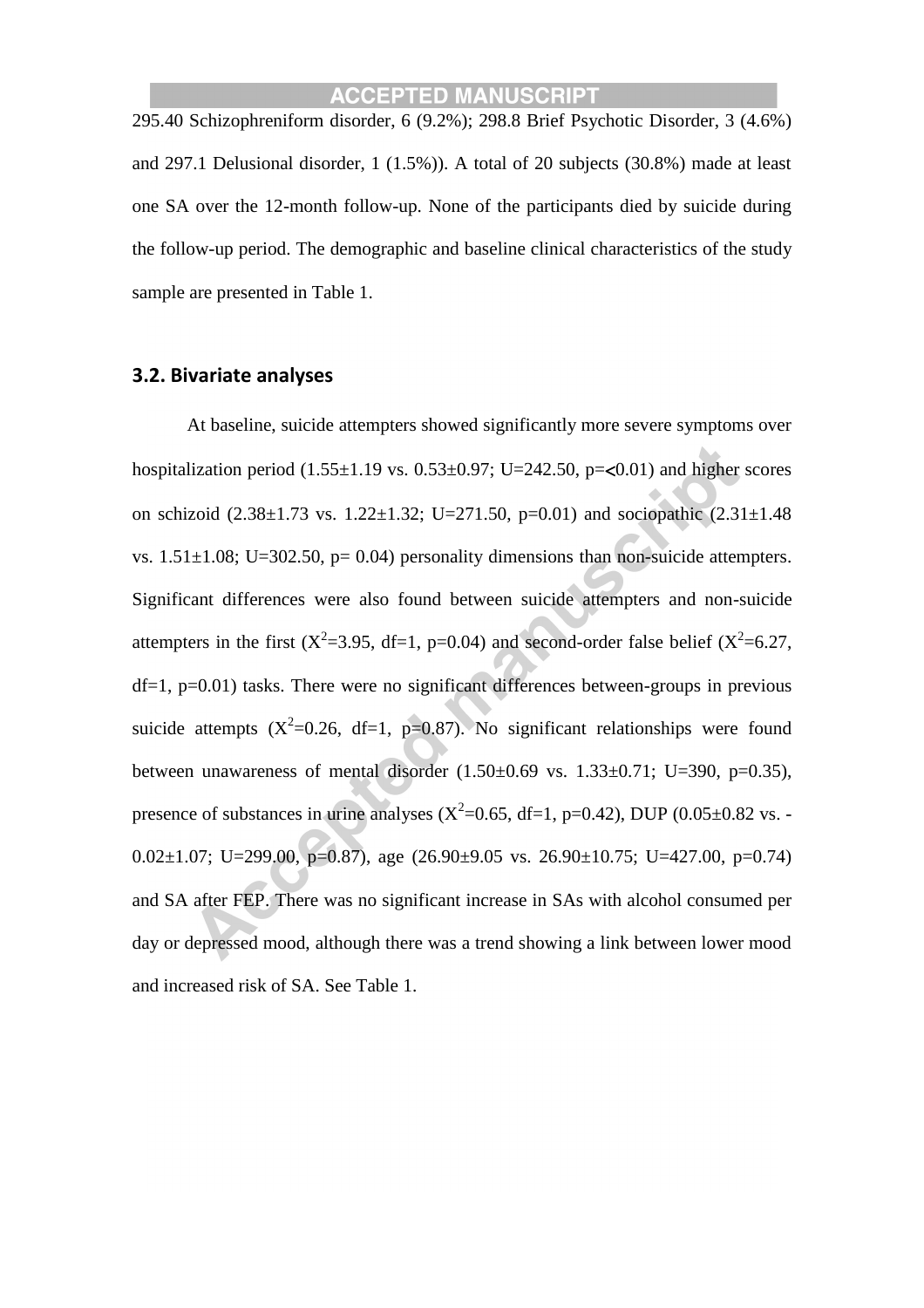## **3.3. Binary regression models**

#### **3.3.1. Suicide attempts after first episode of psychosis**

The dependent variable was SA versus non-SA. The independent variables included in the analyses were severity of symptoms at first contact with mental health services by psychotic symptoms  $(p=0.01)$ , schizoid  $(p=0.01)$ , sociopathic  $(p=0.04)$ , first-order false belief ( $p=0.04$ ) and second-order false belief ( $p=0.01$ ) tasks.

The model was significant ( $X^2$ =19.23, p=0.001) and it explained from 28% (Cox and Snell R square) to 40% (Nagelkerke R square) of the variance on SAs. Severity of symptoms  $(OR=2.18, 95\% \text{ CI} = 1.25-3.82)$ , the schizoid personality dimension  $(OR=1.62, 95\% \text{ CI} = 1.02-2.57)$  and first-order false belief errors  $(OR=4.26, 95\% \text{ CI} = 1.02)$ 1.05-17.31) were the significant predictors of SAs after FEP. See Table 2.

# **4. Discussion**

#### **4.1. Main findings**

The main findings from this study, which were relatively consistent with our hypotheses, were that i) greater severity of symptoms during the hospitalization period, ii) schizoid premorbid personality and iii) ToM deficits increased risk of suicidal behaviour in our FEP sample over a 12-month follow-up period.

Jeon mar

# **4.2. Severity of symptoms**

Several studies reported severity of symptoms to be a suicidal behaviour risk factor in early psychosis (Bakst et al., 2010; Pompili et al., 2011) and non-psychotic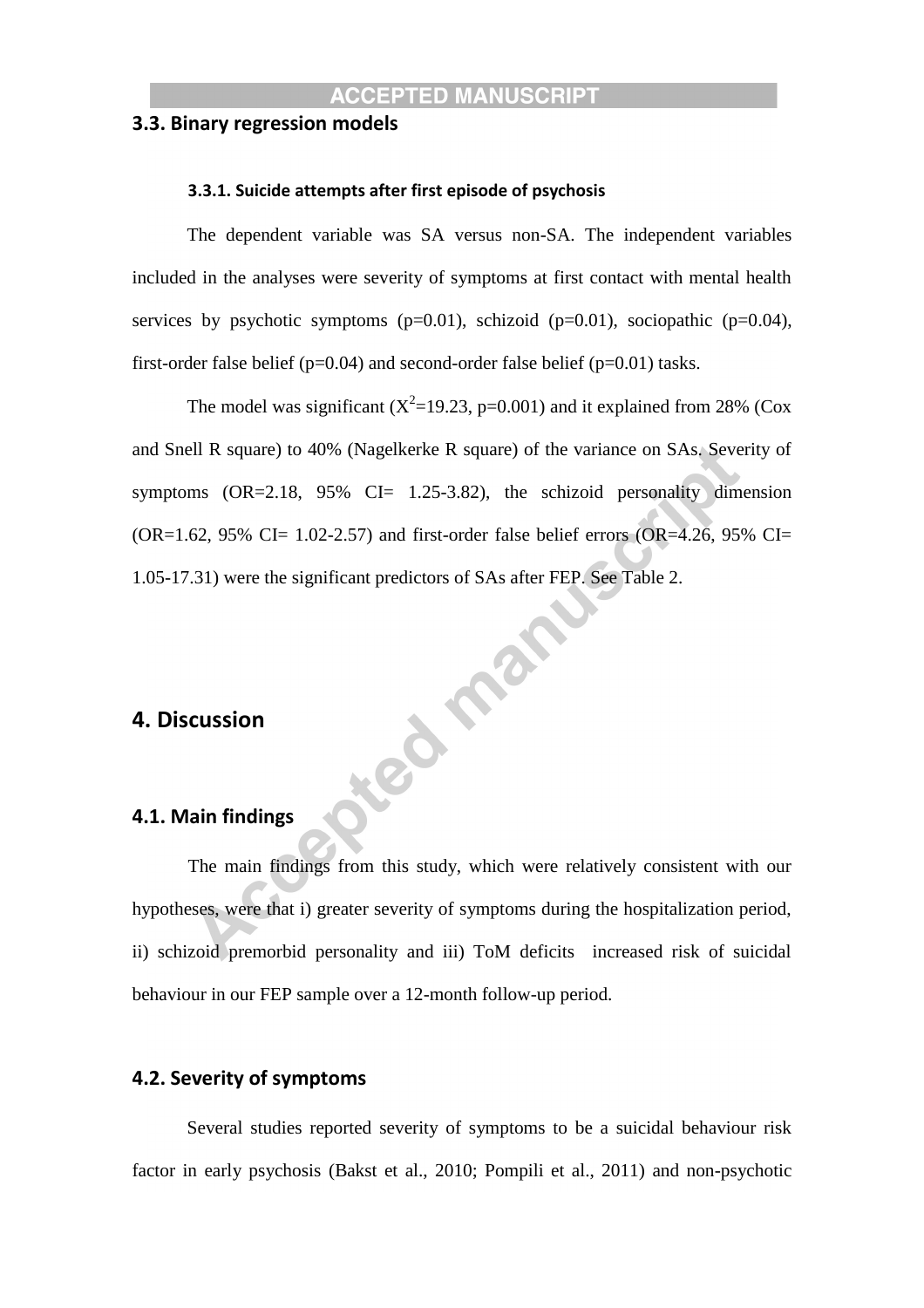populations (Mitter et al., 2013) consistent with our results. Moreover, early intervention programmes have demonstrated to reduce the rates of suicidal behaviour in FEP (Chang et al., 2014).

# **4.3. Theory of mind**

Theory of mind impairments were associated with suicidal behaviour in borderline personality disorder patients (Williams et al., 2015), late-life depression (Szanto et al., 2012) and patients with psychosis (Duñó et al., 2009; Ofoghi et al., 2012). Our results were in full agreement with this since errors in first-order false belief tasks were related to SAs over the 12-month follow-up.

First-order false belief tasks represent a simple form of social problem solving, whereas the higher level of ToM measured by second-order false belief tasks in this study assesses a more sophisticated interpersonal problem (Roncone et al., 2002). Our findings indicated that while deficits in second-order false belief tasks could be related to suicidal behaviours in FEP, the failures in the simplest forms of social problem solving (first-order false belief task) predicted SAs after FEP regardless of other contributors. However, Duñó's study found second-order false belief task impairments to be linked with suicidal behaviour (Duñó et al., 2009). Indeed, first and second-order false beliefs may represent two different, although overlapping, constructs. In particular, first-order ToM appears to play a crucial role in determining clinical severity, and when first-mentalizing abilities are impaired both symptomatology and psychosocial functioning are worse (Stratta et al., 2011). A possible explanation for the difference between our results and Duñó et al's study might be that the association of suicidal behaviours with ToM tasks performance is stage-related. In particular, it seems that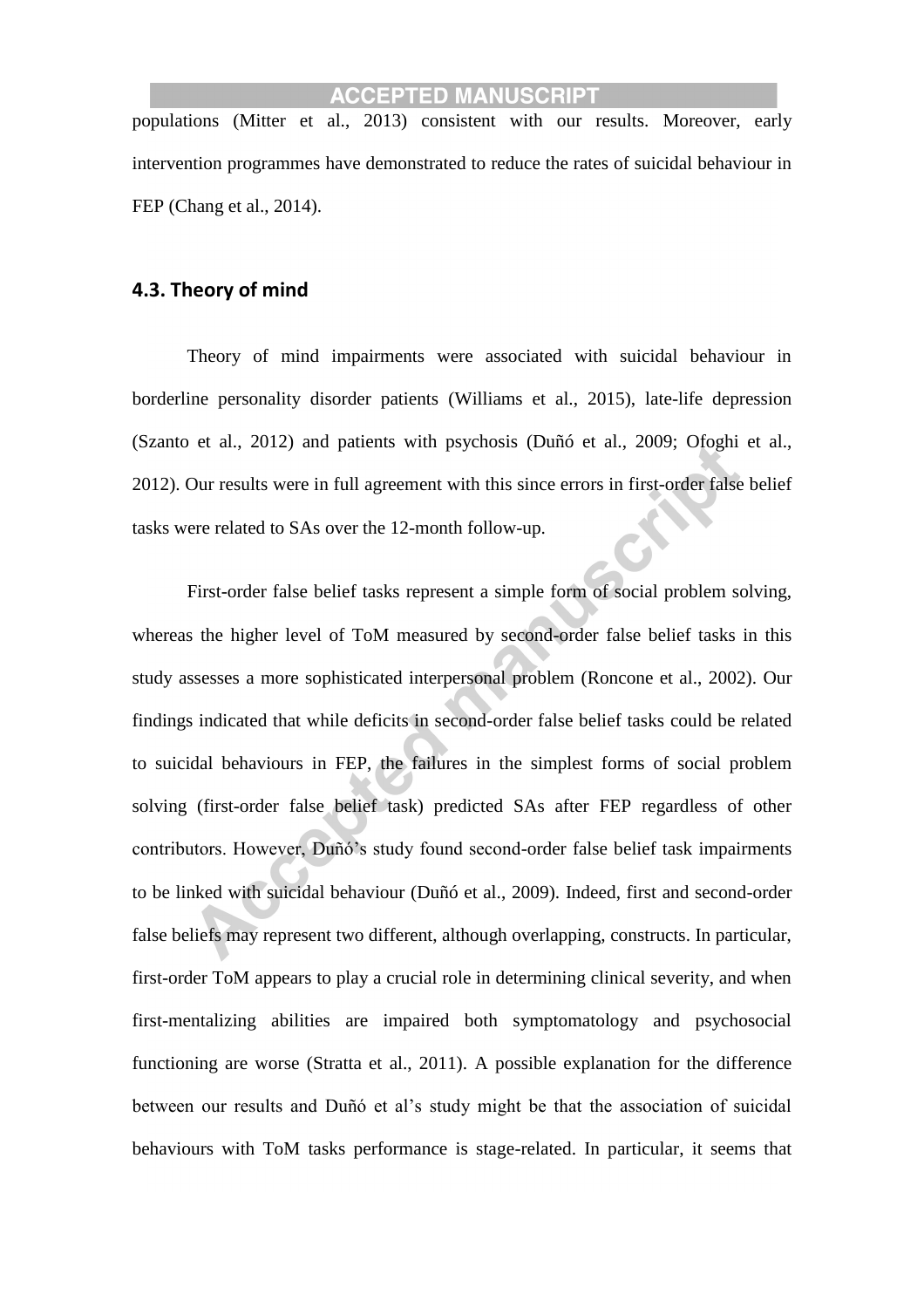during the first months after first presentation, SAs are more related to a higher level of ToM reasoning deficits while SAs in later phases may be associated with second-order ToM.

We found a high percentage of first episode patients with failures in ToM1 and ToM2, which may have been due to the influence of residual positive symptoms, in line with previous literature (Pousa et al., 2008)*.* Further prolonged follow-up FEP studies are needed to test the real influence of first and second-order false belief on suicidal behaviour in early psychosis. In addition, it is worth noting that the groups compared in our study (suicide attempters and non-attempters) differed in years of education, which might confound ToM reasoning, especially the more demanding second-order tasks. Specifically, suicide attempters had more years of education than manu non-attempters.

# **4.4. Premorbid personality**

Premorbid personality traits were reported to contribute to the aetiology, course and outcome of schizophrenia (Hulbert et al., 1996). Specifically, schizoid characteristics were identified as one of the most prominent personality traits in early psychosis patients (Dalkin et al., 1994), leading to social withdrawal (Simonsen et al., 2008). Factors within the schizoid spectrum such as isolation, loneliness and low social support were also associated with suicidal behaviour in psychotic (Pompili et al., 2007) and non-psychotic patients (Joiner, 2012). Impulsivity and personality characteristics such as hostility and aggressiveness had also been linked with suicidal behaviour in psychotic patients (Albayrak et al., 2012; Björkenstam et al., 2014). These features were included in the sociopathic dimension measured by the PAS in our study. Although both the schizoid and the sociopathic dimensions showed significant relationships with SAs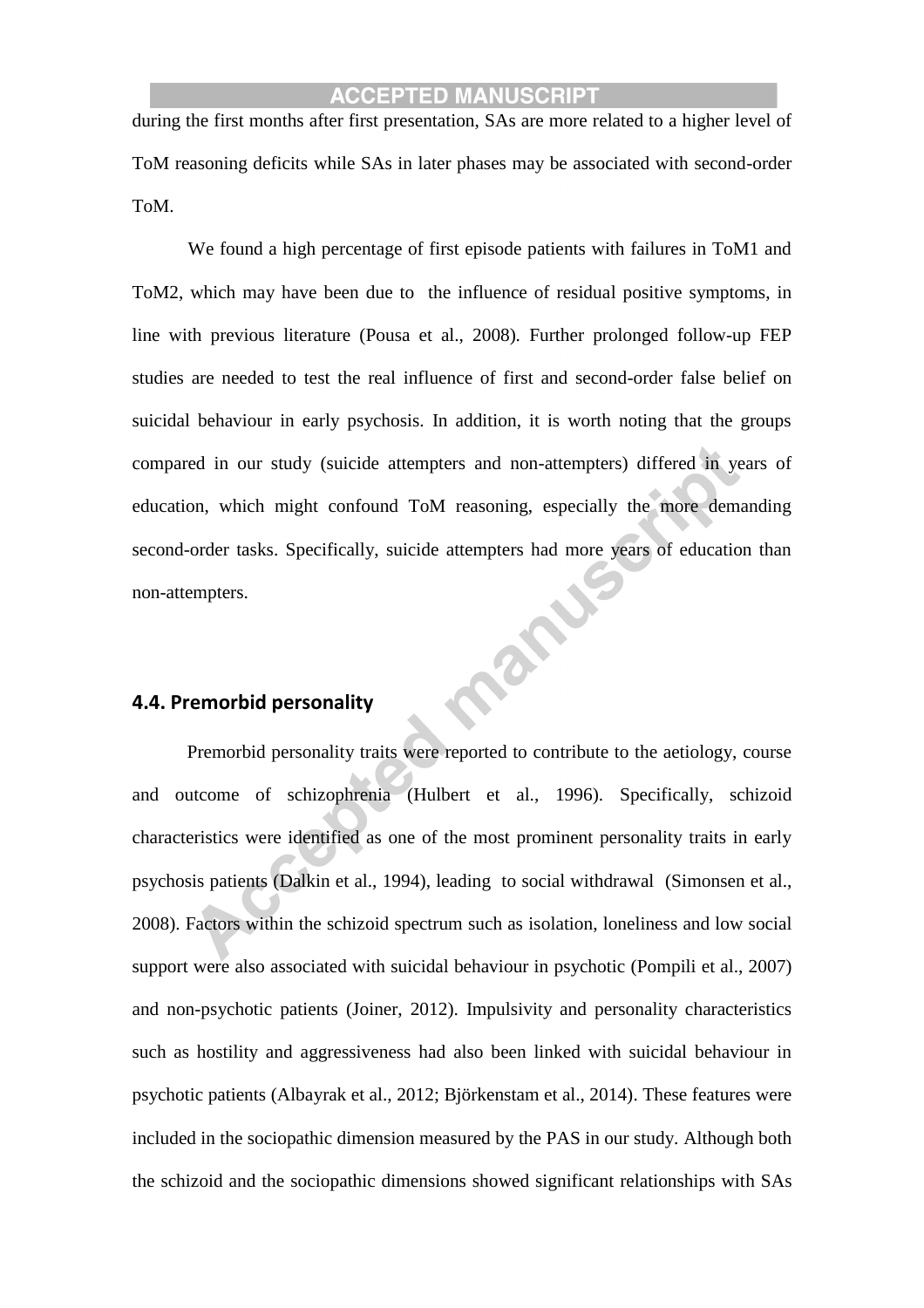in the bivariate analyses, as postulated, only the schizoid dimension survived the multivariate analyses. Two conclusions can be drawn from these results. First, although characteristics such as aggression and impulsivity can lead to suicidal behaviour in some, but not all, FEP patients, other variables, such as symptom severity and/or ToM deficits, may mediate this association. Second, FEP patients with premorbid schizoid traits appear to be a high-risk group, which should therefore be more closely monitored after first contact with services. Hence, personality assessment may contribute to preventing suicidal behaviour in FEP patients, particularly through the identification of those with schizoid traits.

# **4.5. History of previous suicide attempts, insight, alcohol abuse, substance use, depressed mood, DUP and younger age.**

The vast majority of individuals with suicide risk factors do not die from suicide and those who take their own lives may not have the classic risk factors (Joiner, 2010). In addition, conflicting results have been reported on the relationship between suicidal behaviour and substance misuse (Robinson et al., 2010), DUP (Nordentoft et al., 2002), depressive symptomatology (Sanchez‐Gistau et al., 2015; Upthegrove et al., 2010) and younger age at first contact (Ayesa-Arriola et al., 2015) in schizophrenia. Although we failed to replicate the relationship between previous suicide attempts (and depressive symptoms) and future suicidal events in FEP (Challis et al., 2013), it should be noted that only 20-30% of those who attempt to end their lives had done so previously irrespective of diagnosis (Mann et al., 1999), hence suggesting that our sample may have lacked sufficient power to test for this. Also, our findings were consistent with a recent 3-year follow-up FEP study, which distinguished early attempters (in the acute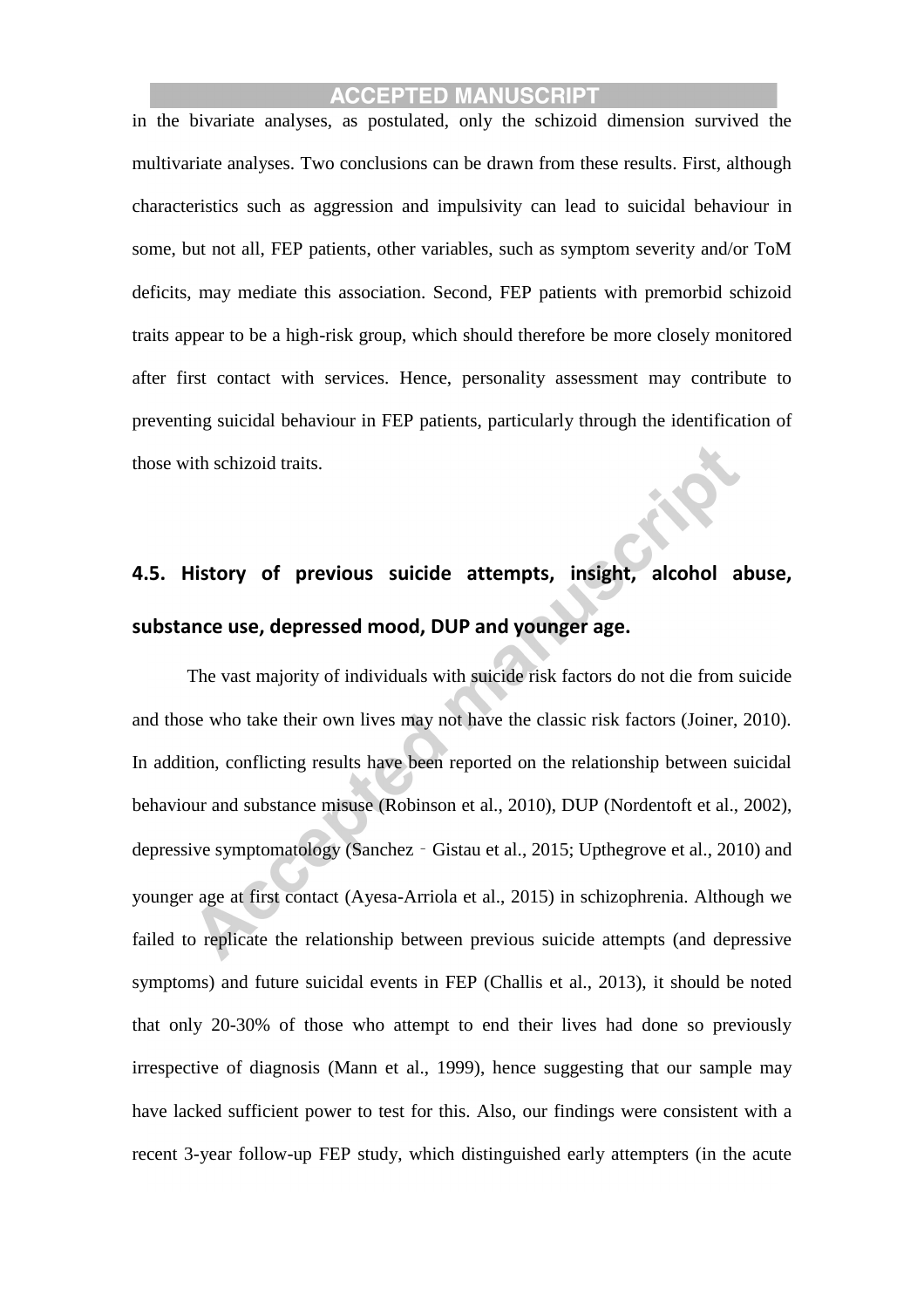stage) and late attempters (Ayesa-Arriola et al., 2015), thus suggesting a potential stage-related effect of previous suicide attempts on future suicidality. In relation to insight, although it is commonly held among clinicians that insight in psychosis may lead to an increased suicide risk, there is no evidence of this (López-Moríñigo et al., 2012; Pompili et al., 2004) which is consistent with our negative results and recent studies (Ayesa-Arriola et al., 2015; Barrett et al., 2015; Bourgeois et al., 2004). Finally, in contrast to previous literature (Challis et al., 2013) we did not replicate the influence of alcohol consumption during the 30 days prior to first contact with mental health services on SA, which may have been due to the different methods used to record **ANSOF** alcohol consumption across studies.

#### **4.6. Limitations**

This study has some limitations, which should be taken into account when interpreting our results. First, the sample size was relatively small and therefore, the study may have been underpowered for testing some interactions between the variables investigated. Hence, our negative results should be taken cautiously given the risk of type 2 error. However, we managed to follow up suicidal behaviour in the entire original cohort thanks to the close-knit nature of our community. Second, all the independent variables or predictors of SAs were taken at baseline, which may have changed over the 12-month follow-up period. This did not allow us to capture any changes which were likely to have occurred over the 12-month follow-up period. Third, the examiners were not blind to the scales administered in this study. For instance, the psychopathology and insight assessments were not fully independent. Fourth, the personality assessments were not carried out prior to first presentation with psychosis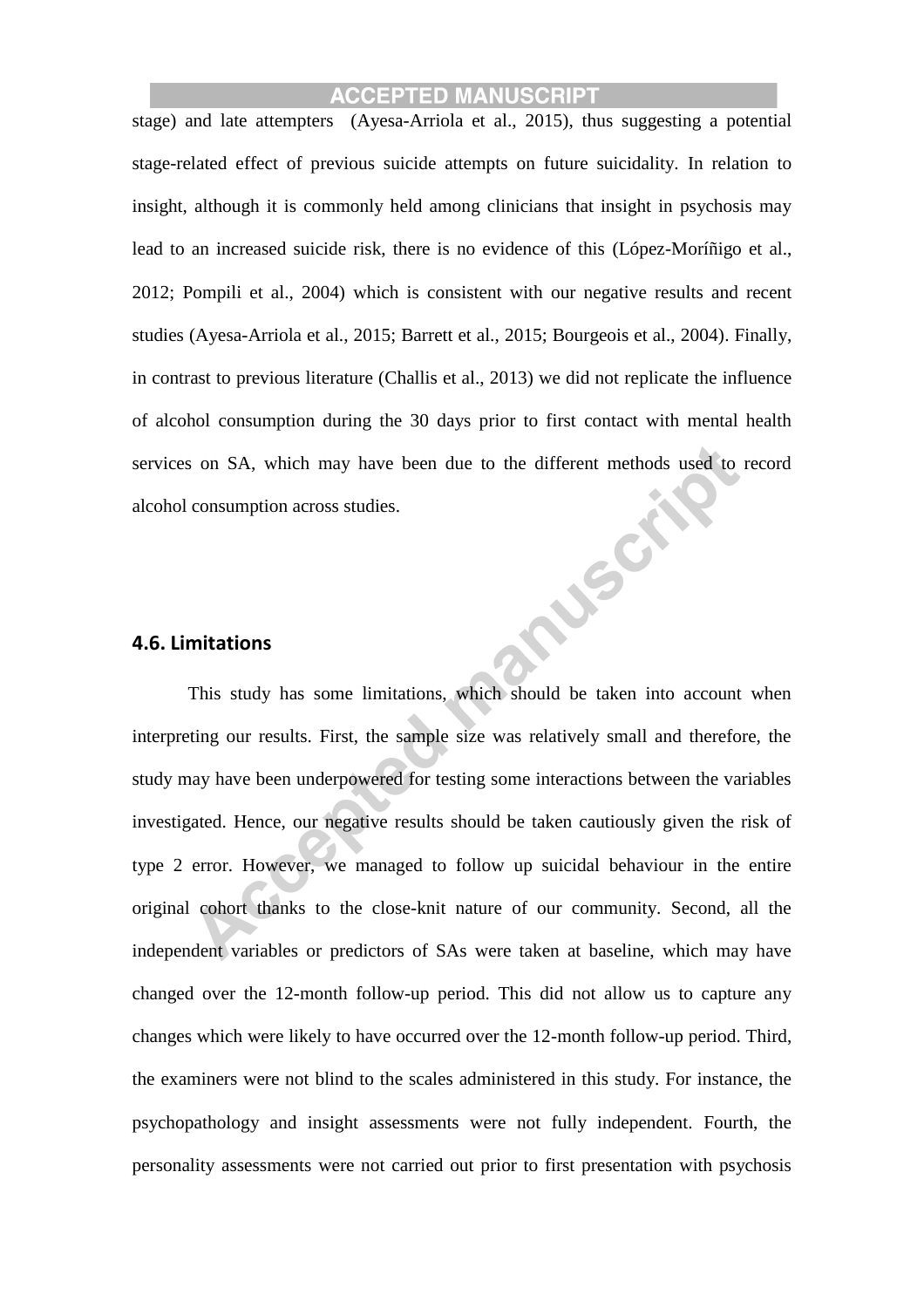and they also relied on self-reports, which is subject to bias. Fifth, relevant information such as methods of SAs were not recorded. Finally, other variables, such as brain abnormalities, which were not evaluated in this study, may affect ToM abilities, personality and suicidality.

# **4.7. Conclusions**

To the best of our knowledge, this is the first study analysing the influence of ToM and premorbid personality on SA using a prospective design in a sample of FEP patients. Its main contribution to the field emerges from finding an association between deficits in the first-order false belief tasks and the schizoid personality dimension and SA after FEP.

Social cognition has been proposed as a prerequisite for interpersonal cooperation and empathy. Impairments in subcomponents of social cognition such as ToM may cause miscommunication, disrupt interpersonal relationships and undermine lack of social support, with clear links to suicidality. The lack of social integration (O'Connor et al., 2006) and social isolation (Pompili et al., 2004) can increased risk of suicide. Poor social cognition may contribute to poor social functioning (Bora and Pantelis, 2013). Precisely during recent years therapeutic programs have appeared that taking into account aspects such as social cognition have shown improvements in social functioning (Bartholomeusz et al., 2012; Lindenmayer et al., 2013; Penn et al., 2007).

In keeping with this, personality traits such as introspection, shyness and aloofness have been linked with SA after FEP in previous literature, which is in full agreement with our results. Indeed, patients with ToM impairments tend to feel lack of social support, and the characteristics included in the schizoid dimension of the PAS, which was used in our study, are strongly related to social isolation.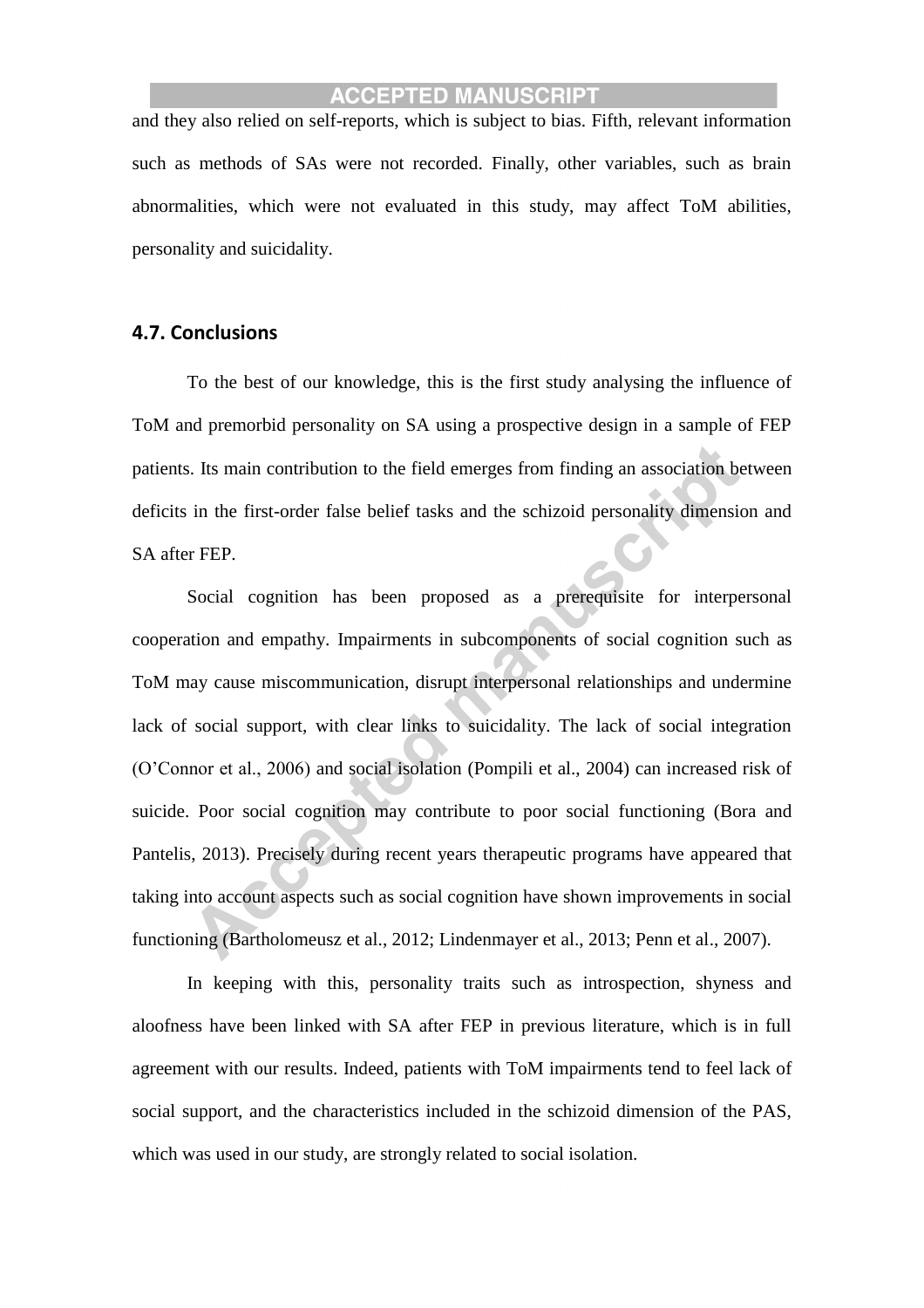Although recent studies have reported the importance of personality-related variables in other populations (Seo et al., 2014), these variables have been neglected by previous research on suicide in psychosis. However, early intervention programs have been demonstrated to reduce suicide risk (Power et al., 2003). Our results showed the importance of premorbid personality assessment and ToM deficits evaluation as part of the suicide risk assessment in psychosis. Specifically, in the light of our findings it seems that those FEP individuals with poorer ToM performance and schizoid personality traits appear to represent a high-risk group who may benefit from targeted interventions such as metacognitive therapy, although this requires further research (Pijnenborg et al., 2013). Further replication studies are warranted to investigate the role of personality dimensions, severity of symptoms and ToM impairments in suicidal behaviour. RE

#### **Role of funding source**

This study was supported by Ministerio de Ciencia e Innovación grant. ISC PI11/02334.

#### **Author´s contributions**

MCR: Conception of the study, study design, analysis, drafting and revising the manuscript. JDLM: Revising of the manuscript. MLB: Collecting data and revising the manuscript. SPG: Revising of the manuscript. CJC: Revising of the manuscript. ASD: Revising of the manuscript. JEOL: Conception of the study, study design, analysis and revising manuscript. MRV: Conception of the study, study design, collecting data, analysis and revising the manuscript. All authors contributed to and have approved of the final version of the manuscript.

#### **Conflict of interest**

The authors have declared that there are no conflicts of interest in relation to the subject of this study.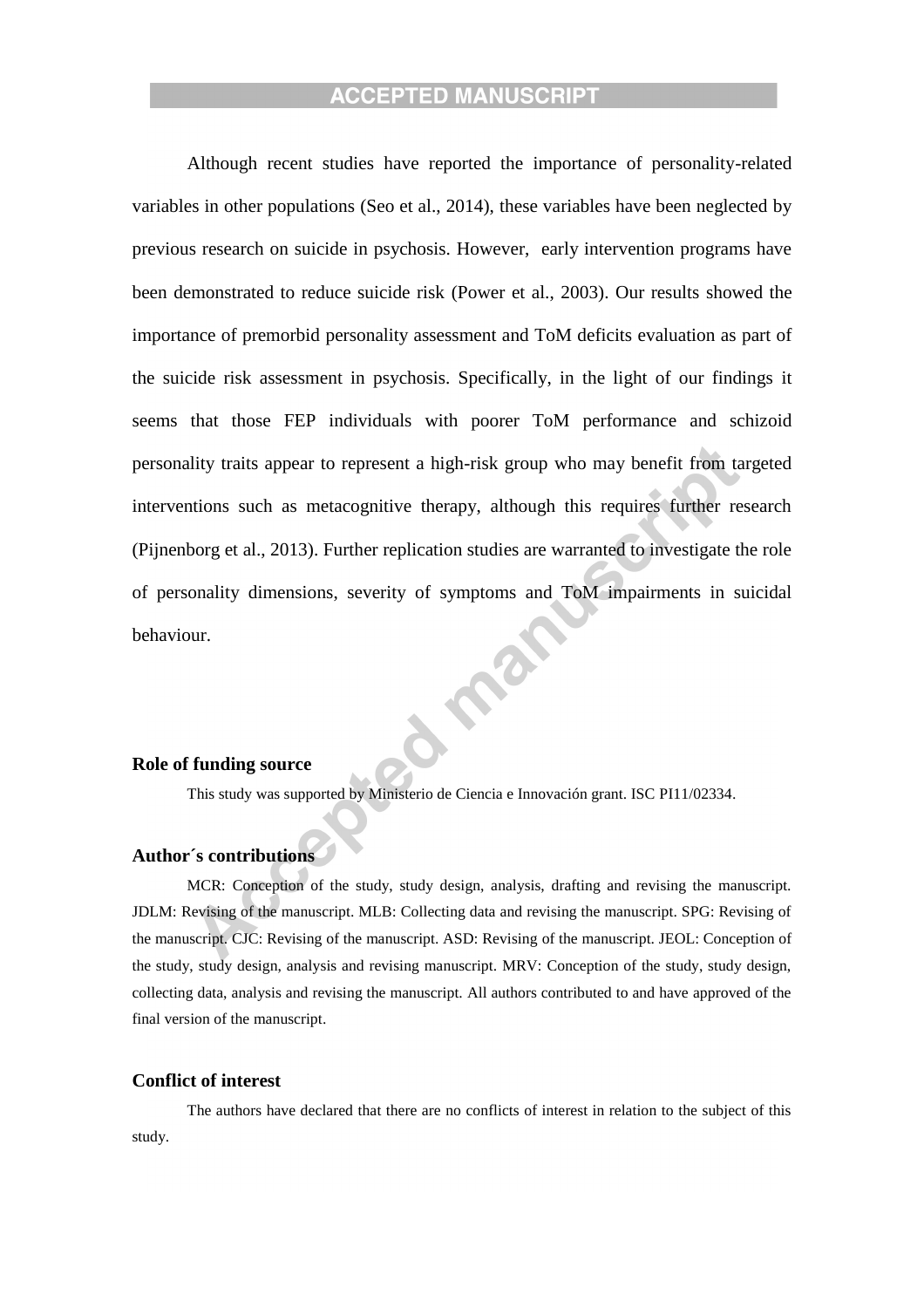#### **Acknowledgments**

We thank the patients for participating in the study. We also thank the Acute Care at Virgen del Rocío University Hospital (Seville), Autonomous University of Barcelona. ASD acknowledges support from the National Institute of Health Research Biomedical Research Centre at the Institute of Psychiatry, Psychology and Neuroscience, King's College London and South London & Maudsley NHS Foundatin Trust.. San Cecilio University Hospital (Granada) for their data collection and administrative support.

# **References**

- Adolphs, R., 2009. The social brain: neural basis of social knowledge. Annu. Rev. Psychol. 60, 693–716. doi:10.1146/annurev.psych.60.110707.163514
- Albayrak, Y., Ekinci, O., Cayköylü, A., 2012. Temperament and character personality profile in relation to suicide attempts in patients with schizophrenia. Compr. Psychiatry 53, 1130–6. doi:10.1016/j.comppsych.2012.04.007
- Amador, X.F., Flaum, M., Andreasen, N.C., Strauss, D.H., Yale, S.A., Clark, S.C., Gorman, J.M., 1994. Awareness of illness in schizophrenia and schizoaffective and mood disorders., Archives of general psychiatry.
- Amador, X.F., Strauss, D.H., Yale, S.A., Flaum, M.M., Endicott, J., Gorman, J.M., 1993. Assessment of insight in psychosis. Am. J. Psychiatry 150, 873–9. doi:10.1192/bjp.161.5.599
- Ayesa-Arriola, R., Alcaraz, E.G., Hernández, B.V., Pérez-Iglesias, R., López Moríñigo, J.D., Duta, R., David, A.S., Tabares-Seisdedos, R., Crespo-Facorro, B., 2015. Suicidal behaviour in first-episode non-affective psychosis: Specific risk periods and stage-related factors. Eur. Neuropsychopharmacol. 25, 2278–2288. doi:10.1016/j.euroneuro.2015.09.008
- Bakst, S., Rabinowitz, J., Bromet, E.J., 2010. Antecedents and patterns of suicide behavior in firstadmission psychosis. Schizophr. Bull. 36, 880–889. doi:10.1093/schbul/sbp001
- Barrett, E.A., Mork, E., Færden, A., Nesvåg, R., Agartz, I., Andreassen, O.A., Melle, I., 2015. The development of insight and its relationship with suicidality over one year follow-up in patients with first episode psychosis. Schizophr. Res. 162, 97–102. doi:10.1016/j.schres.2015.01.004
- Bartholomeusz, C.F., Allott, K., Killackey, E., Wood, S.J., Thompson, A., 2012. Social cognition training as an intervention for improving functional outcome in first episode psychosis: A pilot study. Schizophr. Res.
- Bertelsen, M., Jeppesen, P., Petersen, L., Thorup, A., Øhlenschlæger, J., Le Quach, P., Christensen, T.Ø., Krarup, G., Jørgensen, P., Nordentoft, M., 2007. Suicidal behaviour and mortality in first-episode psychosis: The OPUS trial. Br. J. Psychiatry 191. doi:10.1192/bjp.191.51.s140
- Björkenstam, C., Björkenstam, E., Hjern, A., Bodén, R., Reutfors, J., 2014. Suicide in first episode psychosis: a nationwide cohort study. Schizophr. Res. 157, 1–7. doi:10.1016/j.schres.2014.05.010
- Bora, E., Pantelis, C., 2013. Theory of mind impairments in first-episode psychosis, individuals at ultrahigh risk for psychosis and in first-degree relatives of schizophrenia: Systematic review and metaanalysis. Schizophr. Res. 144, 31–36. doi:http://dx.doi.org/10.1016/j.schres.2012.12.013
- Bourgeois, M., Swendsen, J., Young, F., Amador, X., Pini, S., Cassano, G.B., Lindenmayer, J.-P., Hsu, C., Alphs, L., Meltzer, H.Y., 2004. Awareness of disorder and suicide risk in the treatment of schizophrenia: results of the international suicide prevention trial., The American journal of psychiatry.
- Campos, M.S., Garcia-Jalon, E., Gilleen, J.K., David, A.S., Peralta Md, V., Cuesta, M.J., 2011. Premorbid personality and insight in first-episode psychosis. Schizophr. Bull. 37, 52–60. doi:10.1093/schbul/sbq119
- Canal-Rivero, M., Barrigón, M.L., Perona-Garcelán, S., Rodriguez-Testal, J.F., Giner, L., Obiols-Llandrich, J.E., Ruiz-Veguilla, M., 2016. One-year follow-up study of first suicide attempts in first episode psychosis: Personality traits and temporal pattern. Compr. Psychiatry 71, 121–129. doi:http://dx.doi.org/10.1016/j.comppsych.2016.08.014
- Challis, S., Nielssen, O., Harris, A., Large, M., 2013. Systematic meta-analysis of the risk factors for deliberate self-harm before and after treatment for first-episode psychosis. Acta Psychiatr. Scand.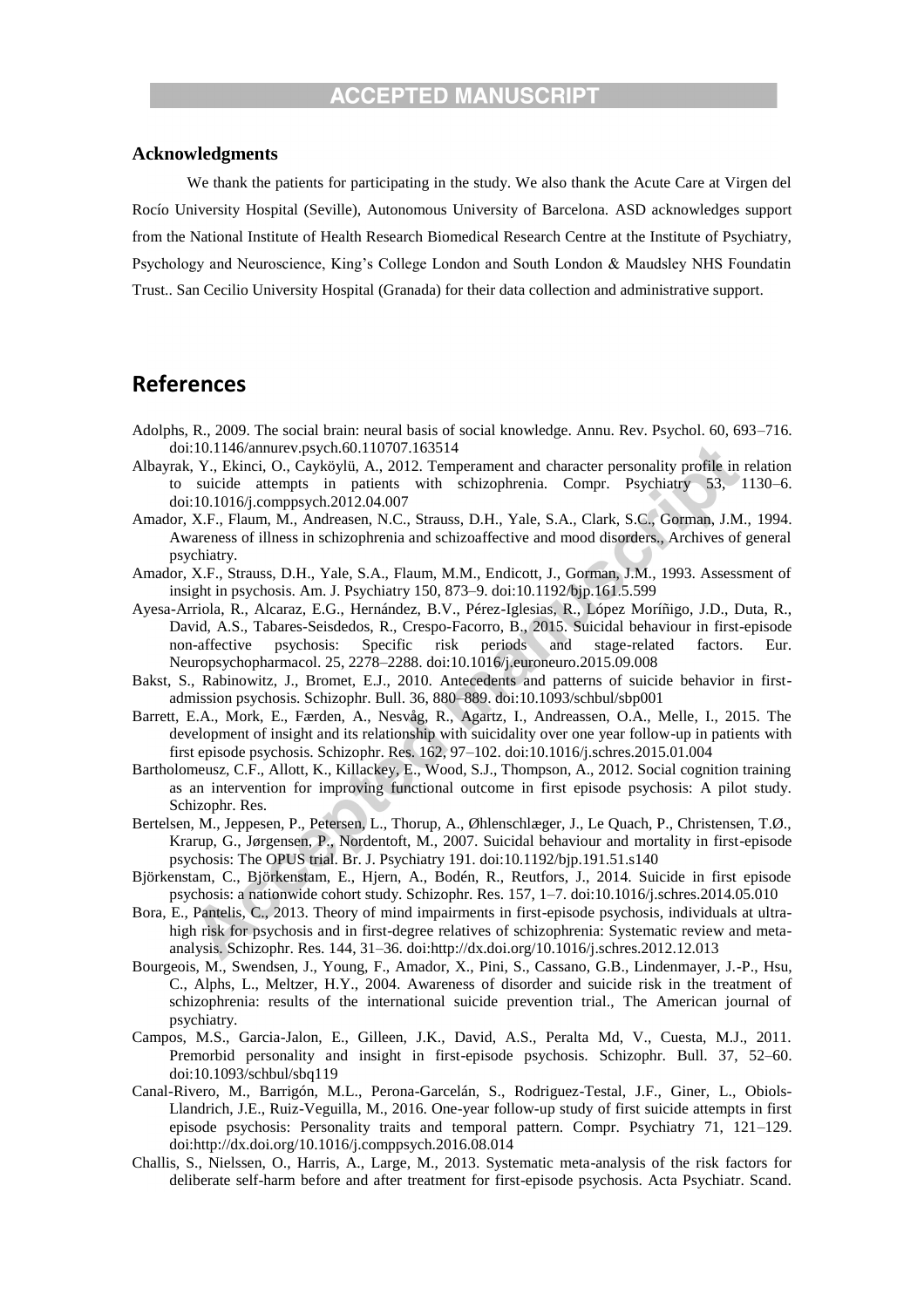127, 442–454. doi:10.1111/acps.12074

- Chang, W.C., Chen, E.S.M., Hui, C.L.M., Chan, S.K.W., Lee, E.H.M., Chen, E.Y.H., 2014. Prevalence and risk factors for suicidal behavior in young people presenting with first-episode psychosis in Hong Kong: a 3-year follow-up study. Soc. Psychiatry Psychiatr. Epidemiol. 50, 219–226. doi:10.1007/s00127-014-0946-5
- Corcoran, R., Mercer, G., Frith, C.D., 1995. Schizophrenia, symptomatology and social inference: Investigating "theory of mind" in people with schizophrenia. Schizophr. Res. 17, 5–13. doi:10.1016/0920-9964(95)00024-G
- Cuesta, M.J., Gil, P., Artamendi, M., Serrano, J.F., Peralta, V., 2002. Premorbid personality and psychopathological dimensions in first-episode psychosis. Schizophr. Res. 58, 273–280. doi:10.1016/S0920-9964(01)00395-4
- Dalkin, T., Murphy, P., Glazebrook, C., Medley, I., Harrison, G., 1994. Premorbid personality in firstonset psychosis. Br. J. Psychiatry 164, 202–207. doi:10.1192/bjp.164.2.202
- Duñó, R., Pousa, E., Miguélez, M., Montalvo, I., Suarez, D., Tobeña, A., 2009. Suicidality connected with mentalizing anomalies in schizophrenia: A study with stabilized outpatients, in: Annals of the New York Academy of Sciences. pp. 207–211. doi:10.1111/j.1749-6632.2009.04602.x
- Dutta, R., Murray, R.M., Allardyce, J., Jones, P.B., Boydell, J., 2011. Early risk factors for suicide in an epidemiological first episode psychosis cohort. Schizophr. Res. 126, 11–19. doi:10.1016/j.schres.2010.11.021
- Dutta, R., Murray, R.M., Hotopf, M., Allardyce, J., Jones, P.B., Boydell, J., 2010. Reassessing the longterm risk of suicide after a first episode of psychosis. Arch. Gen. Psychiatry 67, 1230–1237. doi:10.1001/archgenpsychiatry.2010.157
- First, M.B. et, Spitzer, R.L., Gibbon, M., Williams, J.B.W., 1997. Structured Clinical Interview for DSM-IV Axis I Disorders, Clinician Version (SCID-CV), for DSMIV.
- Frith, C.D., 2004. Schizophrenia and theory of mind. Psychol. Med. 34, 385–389. doi:10.1017/S0033291703001326
- Frith, C.D., Corcoran, R., 1996. Exploring "theory of mind" in people with schizophrenia. Psychol. Med. 26, 521–530. doi:10.1017/S0033291700035601
- Gil, D., Fernández-Modamio, M., Bengochea, R., Arrieta, M., 2012. Adaptación al español de la prueba de teoría de la mente Hinting Task. Rev. Psiquiatr. Salud Ment. 5, 79–88. doi:10.1016/j.rpsm.2011.11.004
- Gual, a, Contel, M., Segura, L., Ribas, a, Colom, J., 2001. El ISCA (Interrogatorio Sistematizado de Consumos Alcohólicos): un nuevo instrumento para la identificación prematura de bebedores de riesgo. Med. Clínica (Barcelona 117, 685–689.
- Harkavy-Friedman, J.M., 2006. Can early detection of psychosis prevent suicidal behavior? Am. J. Psychiatry 163, 768–770.
- Hulbert, C.A., Jackson, H.J., Mcgorry, P.D., 1996. RELATIONSHIP BETWEEN PERSONALITY AND COURSE AND OUTCOME IN EARLY PSYCHOSIS: A REVIEW OF THE LITERATURE. Pelgamon Clin. Psychol. Rev. 16, 707–727. doi:10.1016/S0272-7358(96)00035-9
- Iancu, I., Bodner, E., Roitman, S., Piccone Sapir, A., Poreh, A., Kotler, M., 2010. Impulsivity, aggression and suicide risk among male schizophrenia patients. Psychopathology 43, 223–229. doi:10.1159/000313520
- IBM Corp. Released, 2015. IBM SPSS Statistics for Windows, Version 23.0. 2015.
- Janssen, I., Krabbendam, L., Jolles, J., van Os, J., 2003. Alterations in theory of mind in patients with schizophrenia and non-psychotic relatives. Acta Psychiatr. Scand. 108, 110–117. doi:10.1034/j.1600-0447.2003.00092.x
- Joiner, T.E., 2012. Why people die by suicide: Further development and tests of the interpersonalpsychological theory of suicidal behavior., Meaning, mortality, and choice: The social psychology of existential concerns. doi:10.1037=13748-018
- Kay, S.R., Opler, L.A., Lindenmayer, J.P., 1989. The Positive and Negative Syndrome Scale (PANSS): Rationale and standardisation. Br. J. Psychiatry.
- Konstantakopoulos, G., Ploumpidis, D., Oulis, P., Patrikelis, P., Nikitopoulou, S., Papadimitriou, G.N., David, A.S., 2014. The relationship between insight and theory of mind in schizophrenia. Schizophr. Res. 152, 217–222. doi:10.1016/j.schres.2013.11.022
- Lahera, G., Benito, A., Montes, J.M., Fernández-Liria, A., Olbert, C.M., Penn, D.L., 2013. Social cognition and interaction training (SCIT) for outpatients with bipolar disorder. J. Affect. Disord. 146, 132–136. doi:10.1016/j.jad.2012.06.032
- Lindenmayer, J.-P., McGurk, S.R., Khan, A., Kaushik, S., Thanju, A., Hoffman, L., Valdez, G., Wance, D., Herrmann, E., 2013. Improving social cognition in schizophrenia: A pilot intervention combining computerized social cognition training with cognitive remediation. Schizophr. Bull.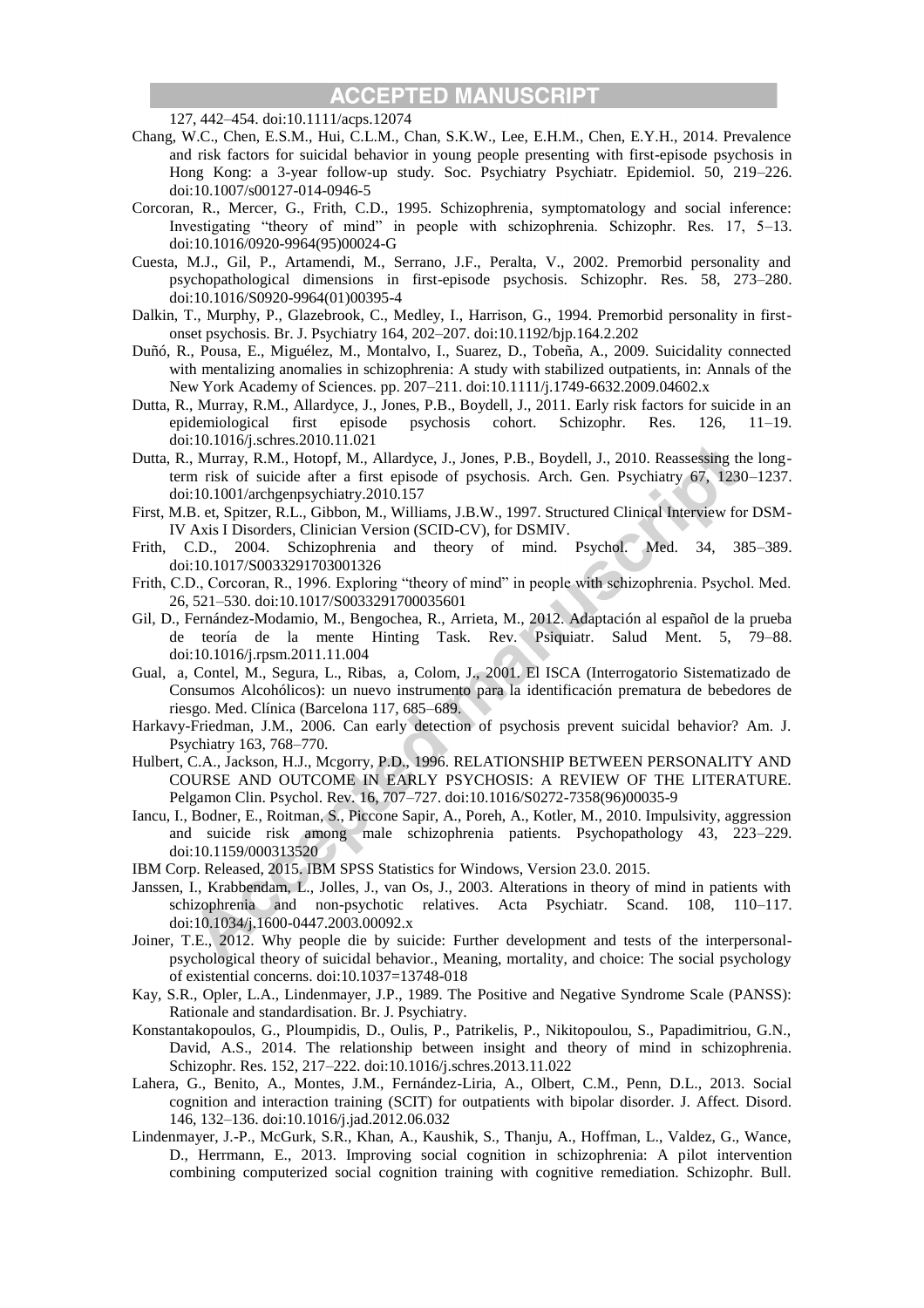doi:10.1093/schbul/sbs120

- López-Moríñigo, J.D., Ramos-Ríos, R., David, A.S., Dutta, R., 2012. Insight in schizophrenia and risk of suicide: a systematic update. Compr. Psychiatry 53, 313–22. doi:10.1016/j.comppsych.2011.05.015
- Lysaker, P.H., Bryson, G.J., Lancaster, R.S., Evans, J.D., Bell, M.D., 2003. Insight in schizophrenia: Associations with executive function and coping style. Schizophr. Res. 59, 41–47. doi:10.1016/S0920-9964(01)00383-8
- Mann, J.J., Waternaux, C., Haas, G.L., Malone, K.M., 1999. Toward a clinical model of suicidal behavior in psychiatric patients. Am. J. Psychiatry 156, 181–189. doi:10.1176/ajp.156.2.181
- Mazza, M., De Risio, A., Surian, L., Roncone, R., Casacchia, M., 2001. Selective impairments of theory of mind in people with schizophrenia. Schizophr. Res. 47, 299–308. doi:10.1016/S0920- 9964(00)00157-2
- Minzenberg, M.J., Lesh, T.A., Niendam, T.A., Yoon, J.H., Rhoades, R.N., Carter, C.S., 2014. Frontal cortex control dysfunction related to long-term suicide risk in recent-onset schizophrenia. Schizophr. Res. 157, 19–25. doi:10.1016/j.schres.2014.05.039
- Mitter, N., Subramaniam, M., Abdin, E., Poon, L.Y., Verma, S., 2013. Predictors of suicide in Asian patients with first episode psychosis. Schizophr. Res. 151, 274–278. doi:10.1016/j.schres.2013.10.006
- Nordentoft, M., Jeppesen, P., Abel, M., Kassow, P., Petersen, L., Thorup, a, Krarup, G., Hemmingsen, R., Jørgensen, P., 2002. OPUS study: suicidal behaviour, suicidal ideation and hopelessness among patients with first-episode psychosis. One-year follow-up of a randomised controlled trial. Br. J. Psychiatry. Suppl. 43, s98-106. doi:10.1192/bjp.181.43.s98
- Norman, R.M., Malla, A.K., 2001. Duration of untreated psychosis: a critical examination of the concept and its importance. Psychol. Med. 31, 381–400.
- O'Connor, R.C., Armitage, C.J., Gray, L., 2006. The role of clinical and social cognitive variables in parasuicide. Br. J. Clin. Psychol. 45, 465–481. doi:10.1348/014466505X82315
- Ofoghi, Z., Nejati, V., Emamhadi, M., 2012. P-1434 Theory of mind impairments in suicide attempters. Eur. Psychiatry 27, 1. doi:10.1016/S0924-9338(12)75601-8
- Penn, D.L., Roberts, D.L., Combs, D., Sterne, A., 2007. Best practices: The development of the Social Cognition and Interaction Training program for schizophrenia spectrum disorders. Psychiatr. Serv. 58, 449–451. doi:10.1176/appi.ps.58.4.449
- Peralta, V., 1994. Psychometric properties of the positive and negative syndrome scale (PANSS) in schizophrenia. Psychiatry Res. 53, 31–40.
- Petersen, L., Jeppesen, P., Thorup, A., Abel, M.-B., Øhlenschlaeger, J., Christensen, T.Ø., Krarup, G., Jørgensen, P., Nordentoft, M., 2005. A randomised multicentre trial of integrated versus standard treatment for patients with a first episode of psychotic illness. BMJ 331, 602. doi:10.1136/bmj.38565.415000.E01
- Pijnenborg, G.H.M., Van Donkersgoed, R.J.M., David, A.S., Aleman, A., 2013. Changes in insight during treatment for psychotic disorders: A meta-analysis. Schizophr. Res. doi:10.1016/j.schres.2012.11.018
- Pompili, M., Amador, X.F., Girardi, P., Harkavy-Friedman, J., Harrow, M., Kaplan, K., Krausz, M., Lester, D., Meltzer, H.Y., Modestin, J., Montross, L.P., Mortensen, P.B., Munk-Jørgensen, P., Nielsen, J., Nordentoft, M., Saarinen, P.I., Zisook, S., Wilson, S.T., Tatarelli, R., 2007. Suicide risk in schizophrenia: learning from the past to change the future. Ann. Gen. Psychiatry 6, 10. doi:10.1186/1744-859X-6-10
- Pompili, M., Ruberto, A., Kotzalidis, G.D., Girardi, P., Tatarelli, R., 2004. Suicide and awareness of illness in schizophrenia: An overview. Bull. Menninger Clin. doi:10.1521/bumc.68.4.297.56643
- Pompili, M., Serafini, G., Innamorati, M., Lester, D., Shrivastava, A., Girardi, P., Nordentoft, M., 2011. Suicide risk in first episode psychosis: a selective review of the current literature. Schizophr. Res. 129, 1–11. doi:10.1016/j.schres.2011.03.008
- Pousa, E., Duñó, R., Brébion, G., David, A.S., Ruiz, A.I., Obiols, J.E., 2008. Theory of mind deficits in chronic schizophrenia: Evidence for state dependence. Psychiatry Res. 158, 1–10. doi:10.1016/j.psychres.2006.05.018
- Power, P.J.R., Bell, R.J., Mills, R., Herrman-Doig, T., Davern, M., Henry, L., Yuen, H.P., Khademy-Deljo, A., McGorry, P.D., 2003. Suicide prevention in first episode psychosis: the development of a randomised controlled trial of cognitive therapy for acutely suicidal patients with early psychosis. Aust. N. Z. J. Psychiatry 37, 414–420. doi:10.1046/j.1440-1614.2003.01209.x
- Robinson, J., Cotton, S., Conus, P., Schimmelmann, B.G., McGorry, P., Lambert, M., 2009. Prevalence and predictors of suicide attempt in an incidence cohort of 661 young people with first-episode psychosis. Aust. N. Z. J. Psychiatry 43, 149–157.
- Robinson, J., Harris, M.G., Harrigan, S.M., Henry, L.P., Farrelly, S., Prosser, A., Schwartz, O., Jackson,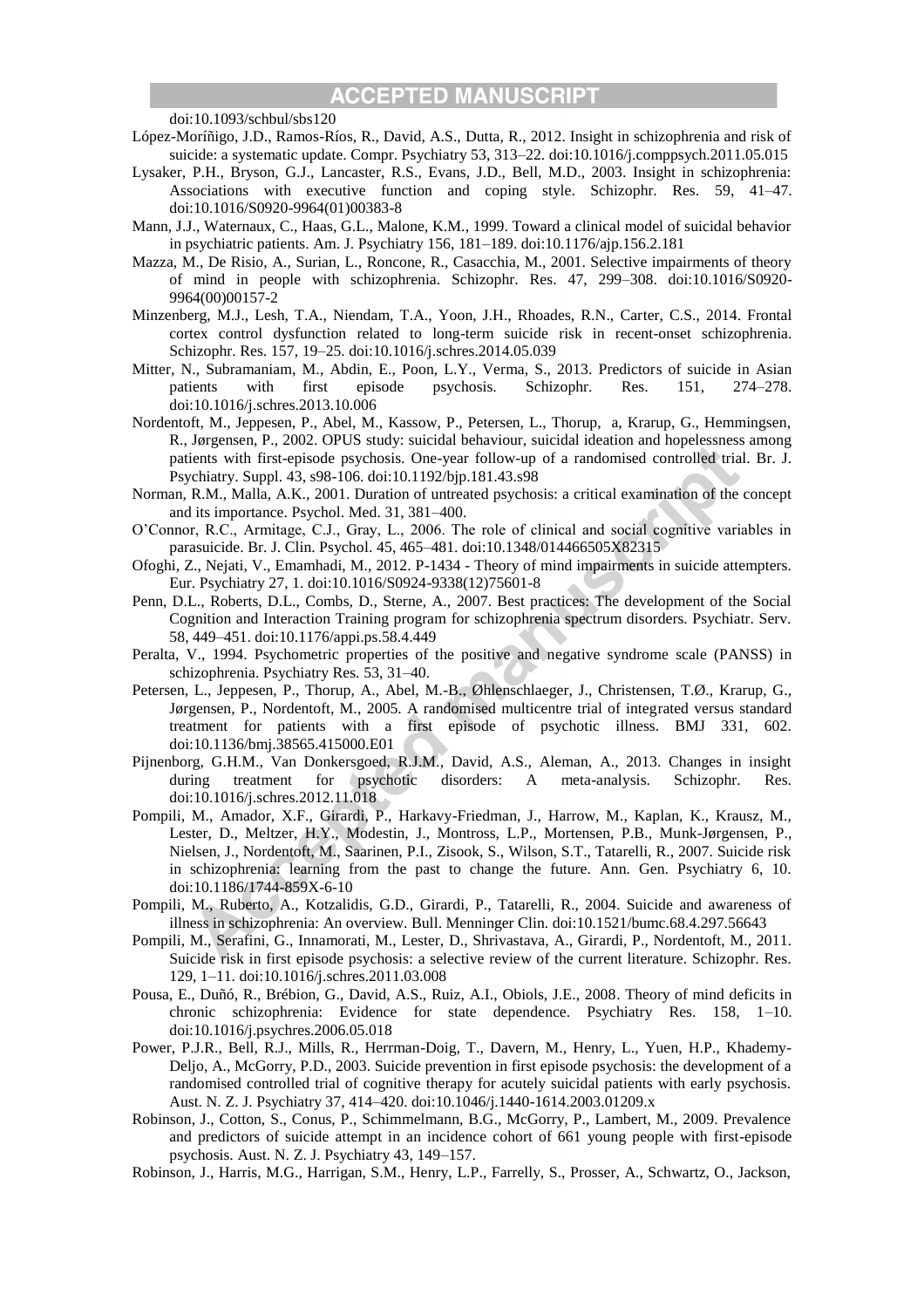H., McGorry, P.D., 2010. Suicide attempt in first-episode psychosis: A 7.4 year follow-up study. Schizophr. Res. 116, 1–8. doi:10.1016/j.schres.2009.10.009

- Roncone, R., Falloon, I.R.H., Mazza, M., De Risio, A., Pollice, R., Necozione, S., Morosini, P., Casacchia, M., 2002. Is theory of mind in schizophrenia more strongly associated with clinical and social functioning than with neurocognitive deficits? Psychopathology 35, 280–288. doi:10.1159/000067062
- Ruiz-Veguilla, M., Luisa Barrigón, M., Diaz, F.J., Ferrin, M., Moreno-Granados, J., Dolores Salcedo, M., Cervilla, J., Gurpegui, M., 2012. The duration of untreated psychosis is associated with social support and temperament. Psychiatry Res. 200, 687–692. doi:10.1016/j.psychres.2012.03.024
- Sanchez-Gistau, V., Baeza, I., Arango, C., González-Pinto, A., Serna, E., Parellada, M., ... & Castro-Fornieles, J., 2015. The affective dimension of early-onset psychosis and its relationship with suicide. J. child Psychol. psychiatry 56, 747–755. doi:10.1111/jcpp.12332
- Seo, H.J., Jung, Y.E., Jeong, S., Kim, J.B., Lee, M.S., Kim, J.M., Yim, H.W., Jun, T.Y., 2014. Personality traits associated with suicidal behaviors in patients with depression: The CRESCEND study. Compr. Psychiatry 55, 1085–1092. doi:10.1016/j.comppsych.2014.03.014
- Silverman, M.M., Berman, A.L., Sanddal, N.D., O'Carroll, P.W., Joiner, T.E., 2007a. Rebuilding the tower of Babel: a revised nomenclature for the study of suicide and suicidal behaviors. Part 1: Suicide-related ideations, communications, and behaviors. Suicide Life. Threat. Behav. 37, 264– 277. doi:10.1521/suli.2007.37.3.264
- Silverman, M.M., Berman, A.L., Sanddal, N.D., O'Carroll, P.W., Joiner, T.E., 2007b. Part 2: Suiciderelated ideations, communications, and behaviors. Suicide Life. Threat. Behav. 37, 264–277. doi:10.1521/suli.2007.37.3.264
- Simonsen, E., Haahr, U., Mortensen, E.L., Friis, S., Johannessen, J.O., Larsen, T.K., Melle, I., Opjordsmoen, S., Rund, B.R., McGlashan, T., Vaglum, P., 2008. Personality disorders in firstepisode psychosis. Personal. Ment. Health 2, 230–239. doi:10.1002/pmh.49
- Sprong, M., Schothorst, P., Vos, E., Hox, J., van Engeland, H., 2007. Theory of mind in schizophrenia: meta-analysis. Br. J. Psychiatry 191, 5–13. doi:10.1192/bjp.bp.107.035899
- Stouten, L.H., Veling, W., Laan, W., van der Helm, M., van der Gaag, M., 2014. Psychotic symptoms, cognition and affect as predictors of psychosocial problems and functional change in first-episode psychosis. Schizophr. Res. 158, 113–119. doi:10.1016/j.schres.2014.06.023
- Stratta, P., Bustini, M., Daneluzzo, E., Riccardi, I., D' Arcangelo, M., Rossi, A., 2011. Deconstructing theory of mind in schizophrenia. Psychiatry Res. 190, 32–36. doi:10.1016/j.psychres.2010.11.002
- Stratta, P., Riccardi, I., Mirabilio, D., Di Tommaso, S., Tomassini, A., Rossi, A., 2007. Exploration of irony appreciation in schizophrenia: A replication study on an Italian sample. Eur. Arch. Psychiatry Clin. Neurosci. 257, 337–339. doi:10.1007/s00406-007-0729-z
- Szanto, K., Dombrovski, A.Y., Sahakian, B.J., Mulsant, B.H., Houck, P.R., Reynolds, C.F., Clark, L., 2012. Social emotion recognition, social functioning, and attempted suicide in late-life depression. Am. J. Geriatr. Psychiatry 20, 257–65. doi:10.1097/JGP.0b013e31820eea0c
- Teraishi, T., Hori, H., Sasayama, D., Matsuo, J., Ogawa, S., Ishida, I., Nagashima, A., Kinoshita, Y., Ota, M., Hattori, K., Kunugi, H., 2014. Relationship between lifetime suicide attempts and schizotypal traits in patients with schizophrenia. PLoS One 9, e107739. doi:10.1371/journal.pone.0107739
- Upthegrove, R., Birchwood, M., Ross, K., Brunett, K., McCollum, R., Jones, L., 2010. The evolution of depression and suicidality in first episode psychosis. Acta Psychiatr. Scand. 122, 211–218. doi:10.1111/j.1600-0447.2009.01506.x
- Van Os, J., Gilvarry, C., Bale, R., Van Horn, E., Tattan, T., White, I., Murray on Behalf of the Uk700 Group, R., 1999. A comparison of the utility of dimensional and categorical representations of psychosis. Psychol. Med. 29, 595–606.
- Vazquez-Barquero, J.L., Gaite, L., Artal Simon, J., Arenal, A., Herrera Castanedo, S., Diez Manrique, J.F., Cuesta Nunez, M.J., Higuera, A., 1994. Development and verification of the Spanish version of the "scanning system" psychiatric interview ("Questionnaires for clinical evaluation in neuropsychiatry." Actas Luso. Esp. Neurol. Psiquiatr. Cienc. Afines 22, 109–120.
- Ventura, J., Ered, A., Gretchen-Doorly, D., Subotnik, K.L., Horan, W.P., Hellemann, G.S., Nuechterlein, K.H., 2015. Theory of mind in the early course of schizophrenia: stability, symptom and neurocognitive correlates, and relationship with functioning. Psychol. Med. 45, 2031–2043. doi:10.1017/S0033291714003171
- Vohs, J.L., Lysaker, P.H., Francis, M.M., Hamm, J., Buck, K.D., Olesek, K., Outcalt, J., Dimaggio, G., Leonhardt, B., Liffick, E., Mehdiyoun, N., Breier, A., 2014. Metacognition, social cognition, and symptoms in patients with first episode and prolonged psychoses. Schizophr. Res. 153, 54–59. doi:10.1016/j.schres.2014.01.012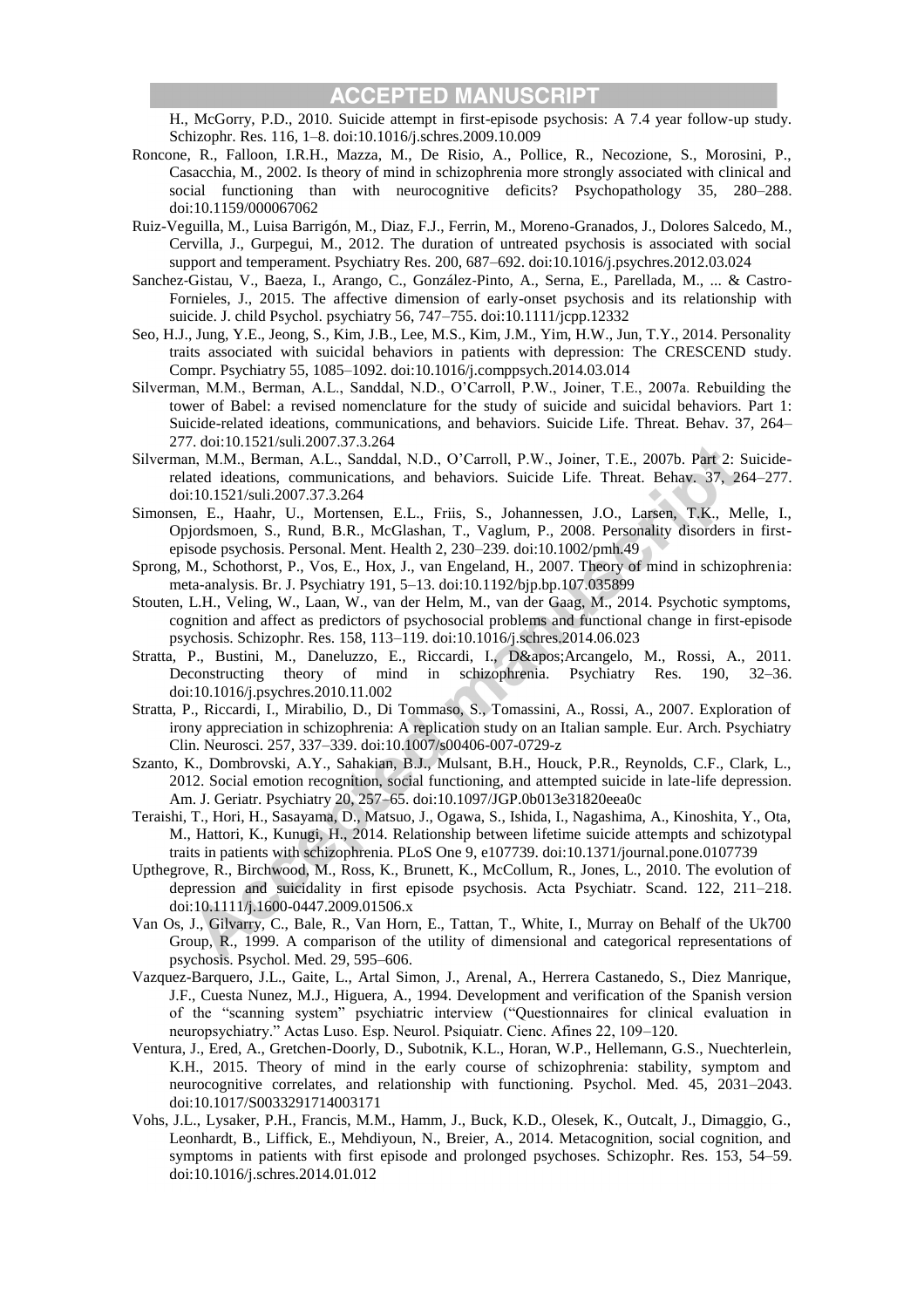- Wallwork, R.S., Fortgang, R., Hashimoto, R., Weinberger, D.R., Dickinson, D., 2012. Searching for a consensus five-factor model of the Positive and Negative Syndrome Scale for schizophrenia. Schizophr. Res. 137, 246–250.
- WHO (1992). WHO Coordinated Multi-center Study of the Course and Outcome of Schizophrenia. WHO: Geneva.
- World Health Organization (1996). Personal and Psychiatric History Schedule.Geneva: WHO.
- Williams, G.E., Daros, A.R., Graves, B., McMain, S.F., Links, P.S., Ruocco, A.C., 2015. Executive functions and social cognition in highly lethal self-injuring patients with borderline personality disorder. Personal. Disord. Theory, Res. Treat. doi:10.1037/per0000105
- Wing, J.K., Babor, T., Brugha, T., Burke, J., Cooper, J.E., Giel, R., Jablenski, A., Regier, D., Sartorius, N., 1990. SCAN. Schedules for Clinical Assessment in Neuropsychiatry. Arch. Gen. Psychiatry 47,

**Procepted manuscript**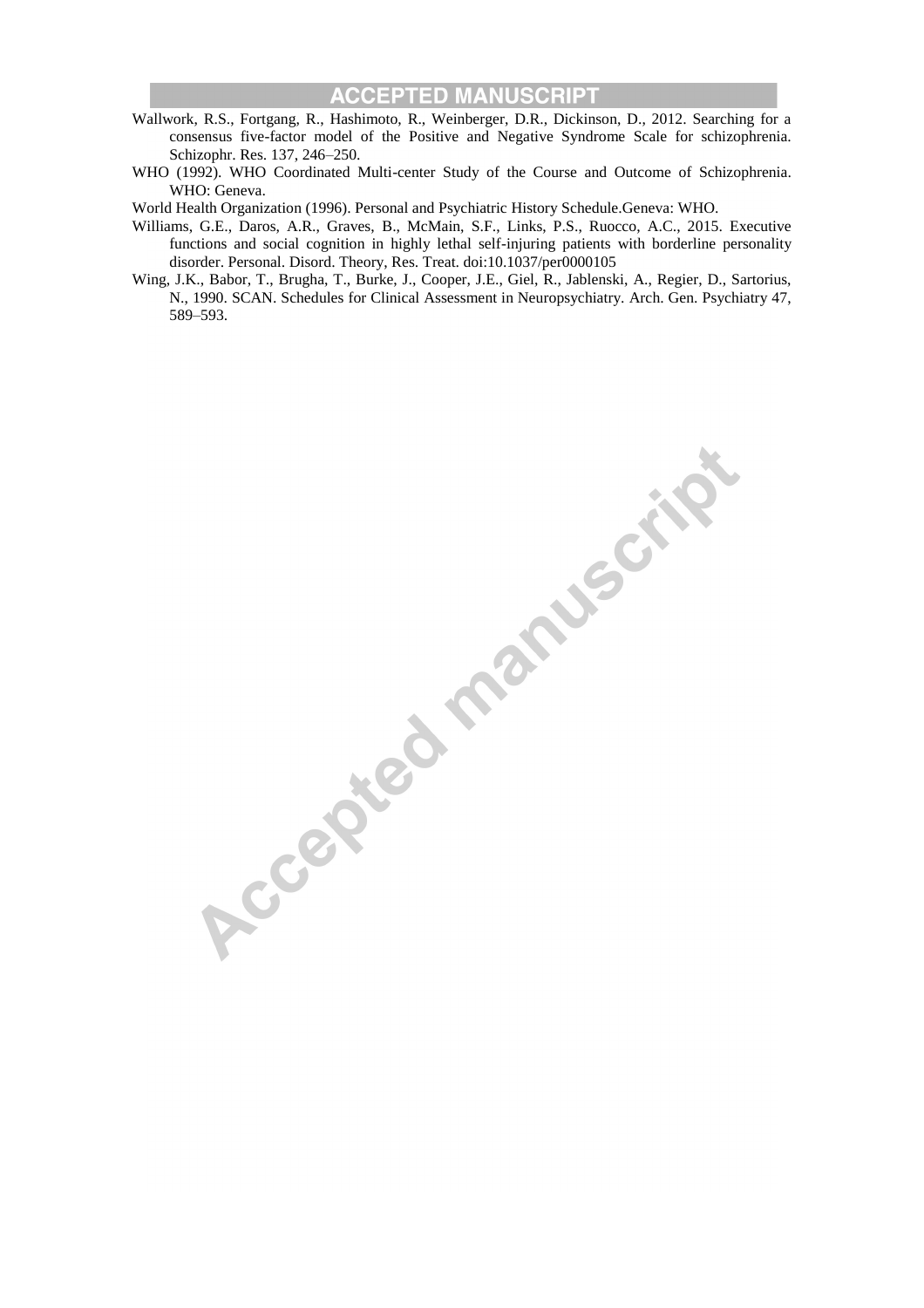|                                                                        | <b>Total</b><br>sample<br>$(n=65)$   | <b>Suicide</b><br>attempters<br>$(n=20)$ | Non-<br>suicide<br>attempters<br>$(n=45)$ |                              | $\mathbf{p}$      |  |
|------------------------------------------------------------------------|--------------------------------------|------------------------------------------|-------------------------------------------|------------------------------|-------------------|--|
| Age (years), mean $\pm SD$                                             | $26.17+$<br>9.53                     | $26.90 \pm 9.05$                         | $26.90 \pm 10.75$                         | $U = 427.00$                 | 0.74              |  |
| Gender(male), n (%)                                                    | 44 (67.7%)                           | 13 (65%)                                 | 31 (68.89%)                               | $X^2=0.96$                   | 0.76              |  |
| Education (years), mean $\pm SD$                                       | $8.34 \pm 3.72$                      | $9.95 \pm 4.27$                          | $7.62 \pm 3.24$                           | $U = 337.00$                 | 0.08              |  |
| DUP in days, mean±DS                                                   | $4(0-548)$                           | $(-)$                                    | $(-)$                                     | $(-)$                        | $\left( -\right)$ |  |
| InDUP in days, mean $\pm SD^b$                                         | $(-)$                                | $0.05 \pm 0.82$                          | $-0.02 \pm 1.07$                          | $U = 299.00$                 | 0.87              |  |
| Diagnosis (non-affective psychosis), n<br>$(\%)$                       | 56 (86.2%)                           | 16 (80%)                                 | 40 (88.89%)                               | $X^2=0.92$                   | 0.34              |  |
| Prodromal depression, $n (\%)^c$                                       | 18 (35.3%)                           | 4(20%)                                   | 14 (31.11%)                               | $X^2 = 0.01$                 | 0.93              |  |
| PANSS, mean ±SD                                                        |                                      |                                          |                                           |                              |                   |  |
| <b>Negative factor</b><br><b>Positive factor</b>                       | $13.22 \pm 7.55$<br>$13.37 \pm 4.01$ | $13.60 \pm 7.69$<br>$12.70 \pm 3.83$     | $13.04 \pm 7.57$<br>$13.67 \pm 4.10$      | $U = 425.00$<br>$U = 397.50$ | 0.72<br>0.45      |  |
| <b>Disorganized factor</b>                                             | $8.57 \pm 3.94$                      | $8.25 \pm 3.23$                          | $8.71 \pm 4.24$                           | $U = 431.50$                 | 0.79              |  |
| <b>Excitement factor</b>                                               | $9.09 \pm 4.54$                      | $7.80 \pm 3.47$                          | $9.67 \pm 4.87$                           | $U = 352.50$                 | 0.16              |  |
| <b>Depression factor</b>                                               | $7.42 \pm 3.10$                      | $8.05 \pm 4.21$                          | $7.13 \pm 2.46$                           | $U = 419.00$                 | 0.66              |  |
| Severity of symptoms <sup>d</sup> , mean $\pm SD$                      | $0.85 \pm 1.13$                      | $1.55 \pm 1.19$                          | $0.53 \pm 0.97$                           | $U = 242.50$                 | 0.01              |  |
| SUMD, $n$ $\left(\frac{9}{6}\right)$                                   |                                      |                                          |                                           |                              |                   |  |
| <b>Unawareness of mental disorder</b>                                  | 33 (50.8%)                           | $1.50 \pm 0.69$                          | $1.33 \pm 0.71$                           | $U = 390$                    | 0.35              |  |
| <b>Unawareness of effects of</b><br>medication                         | 34 (52.3%)                           | $1.40 \pm 0.68$                          | $1.36 \pm 0.77$                           | $U = 446$                    | 0.95              |  |
| <b>Unawareness of social</b><br>consequences of the mental<br>disorder | 29 (44.6%)                           | $1.35 \pm 0.75$                          | $1.27 \pm 0.72$                           | $U = 419$                    | 0.63              |  |
| PAS, mean ±SD                                                          |                                      |                                          |                                           |                              |                   |  |
| <b>Schizoid</b>                                                        | $1.58 \pm 1.60$                      | $2.38 \pm 1.73$<br>$2.31 \pm 1.48$       | $1.22 \pm 1.32$                           | $U = 271.50$<br>$U = 302.50$ | 0.01<br>0.04      |  |
| Sociopathic<br>Passive-dependent                                       | $1.72 \pm 1.28$<br>$1.34 \pm 0.92$   | $1.58 \pm 1.01$                          | $1.51 \pm 1.08$<br>$1.27 \pm 0.82$        | $U = 364.50$                 | 0.22              |  |
| Anancastic                                                             | $1.66 \pm 1.46$                      | $1.84 \pm 1.42$                          | $1.47 \pm 1.41$                           | $U = 372.50$                 | 0.27              |  |
| Schizotypy                                                             | $2.35 \pm 1.89$                      | $2.65 \pm 2.28$                          | $1.93 \pm 1.58$                           | $U = 383.50$                 | 0.34              |  |
| Substances urine analyses, n $(\frac{9}{6})^e$                         | 21 (33.9%)                           | 8 (44.44%)                               | 13 (33.33%)                               | $X^2=0.65$                   | 0.42              |  |
| Grams of alcohol per day, mean $\pm SD^f$                              | $9.94 \pm 15.87$                     | $12.55 \pm 22.44$                        | $8.70 \pm 11.70$                          | $U = 397.00$                 | 0.72              |  |
| <b>ToM</b><br><b>F-FBT</b>                                             |                                      |                                          |                                           |                              |                   |  |
| Errors, $n$ $(\frac{6}{6})$                                            | 23 (38.9%)                           | $10(50\%)$                               | 13<br>$(28.89\%%$                         | $X^2 = 3.95$                 | 0.04              |  |
| <b>S-FBT</b><br>Errors, $n$ (%)<br><b>Hinting Task</b>                 | 30 (50.8%)                           | 13 (65%)                                 | 17 (37.78%)                               | $X^2 = 6.27$                 | 0.01              |  |
| Errors, $n$ $(\frac{6}{6})$                                            | 38<br>(58.46%)                       | 15 (75%)                                 | 23 (51.11%)                               | $X^2 = 2.94$                 | 0.08              |  |
| Previous suicide attempt, n (%)                                        | 19 (29.2%)                           | 6(30%)                                   | 13 (28.89%)                               | $X^2=0.26$                   | 0.87              |  |

#### **Table 1.** Comparison of suicide and non-suicide attempters on baseline measures.

SD: standard derivation; lnDUP: logarithmic transformation of Duration of Untreated Psychosis; PANSS: Positive and Negative Syndrome Scale; SUMD: Scale of Unawareness of Mental Disorder; PAS: Personality Assessment Schedule; PAS: Premorbid Adjustment Scale; ToM: Theory of Mind; F-FBT: First order False Belief Tasks; S-FBT: Second order False Belief Task; GAF: Global Assessment of Functioning; WHO-DAS-S: World Health Organization Disability Assessment Schedule Short.

<sup>a</sup> Differences between suicide attempters and non-suicide attempters analysed with chi-square and Mann-Whitney U test,  $b_{n=}^{b_{n=}}$  56

 $\degree$ n= 51

 $d$  During hospitalization

 $^{\circ}$  n= 57

 $f_{\text{n}}= 62$